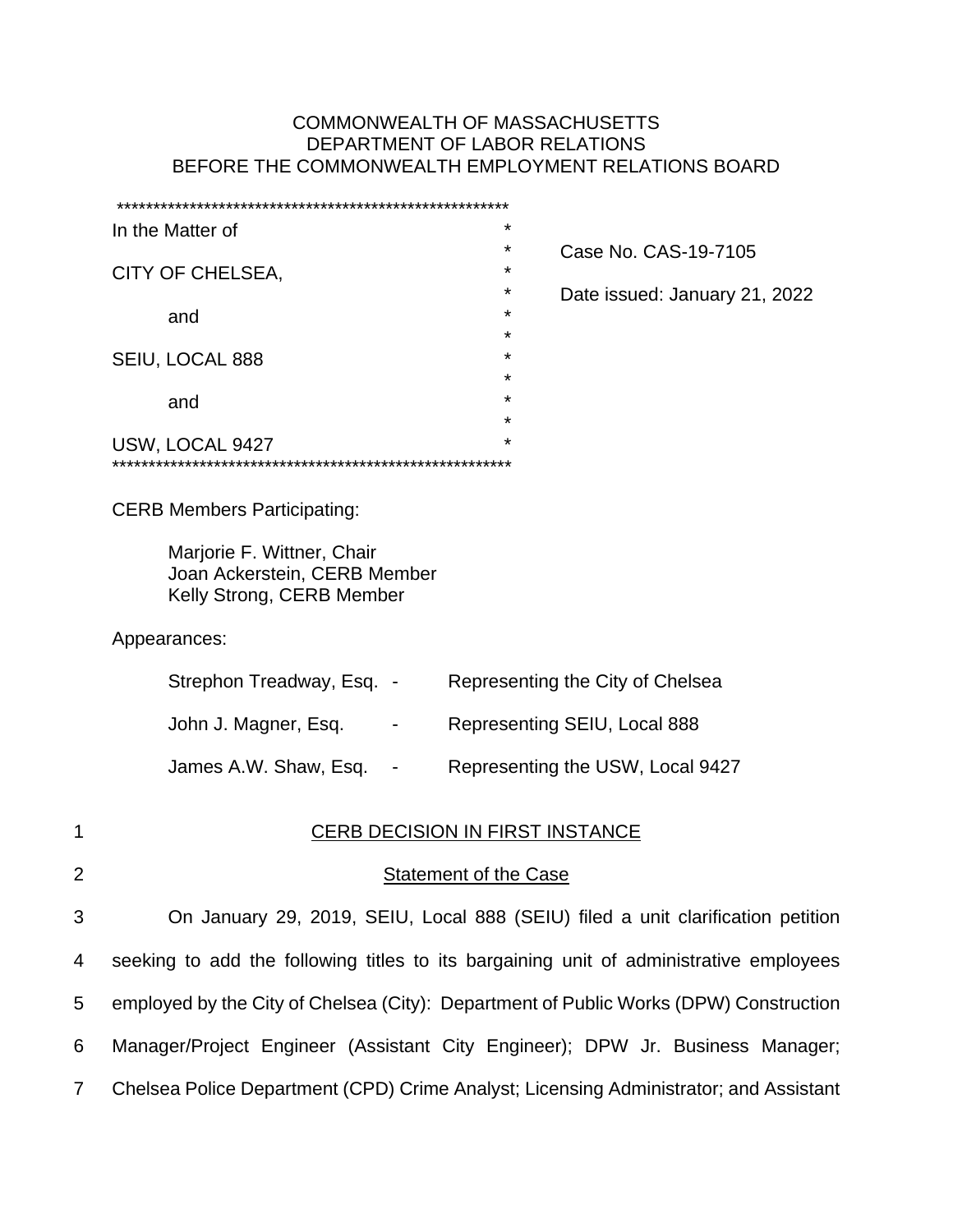Procurement Officer/Business Manager (APO/BM). The petition indicated that these titles were currently represented by Local 9427 of the United Steelworkers union (USW). On February 25, 2019, the USW filed a motion to intervene in the petition. The Department of Labor Relations (DLR) granted the motion.

 On March 22, 2019, the City, SEIU and the USW participated in an informal conference at the DLR's offices to provide information about the petition. The parties submitted position statements and other documents before and after the conference. On April 22, 2019, SEIU withdrew its petition with respect to two titles: Assistant City Engineer and the Licensing Administrator.

 SEIU argues that the three remaining positions, DPW Jr. Business Manager, CPD Crime Analyst and the APO/BM share a greater community of interest with its bargaining unit because the incumbents have similar skills and perform the same duties as many of its bargaining unit members. The USW disagrees, arguing that the titles have a greater community of interest with its unit because: 1) the Crime Analyst position performs highly specialized analysis of criminal trends and statistics and has been filled by someone with an advanced degree, and; 2) the other two incumbents are performing duties that were previously performed by USW titles. The City contends that it appropriately placed all three titles in USW's unit.

 On December 20, 2021, the DLR sent the parties a letter asking them to show cause why the petition should not be resolved based upon the information summarized therein. The DLR received no responses to this letter. After reviewing the information in the show cause letter, the CERB has determined that there are no material facts in dispute. Based on the following facts, and for the reasons set forth below, the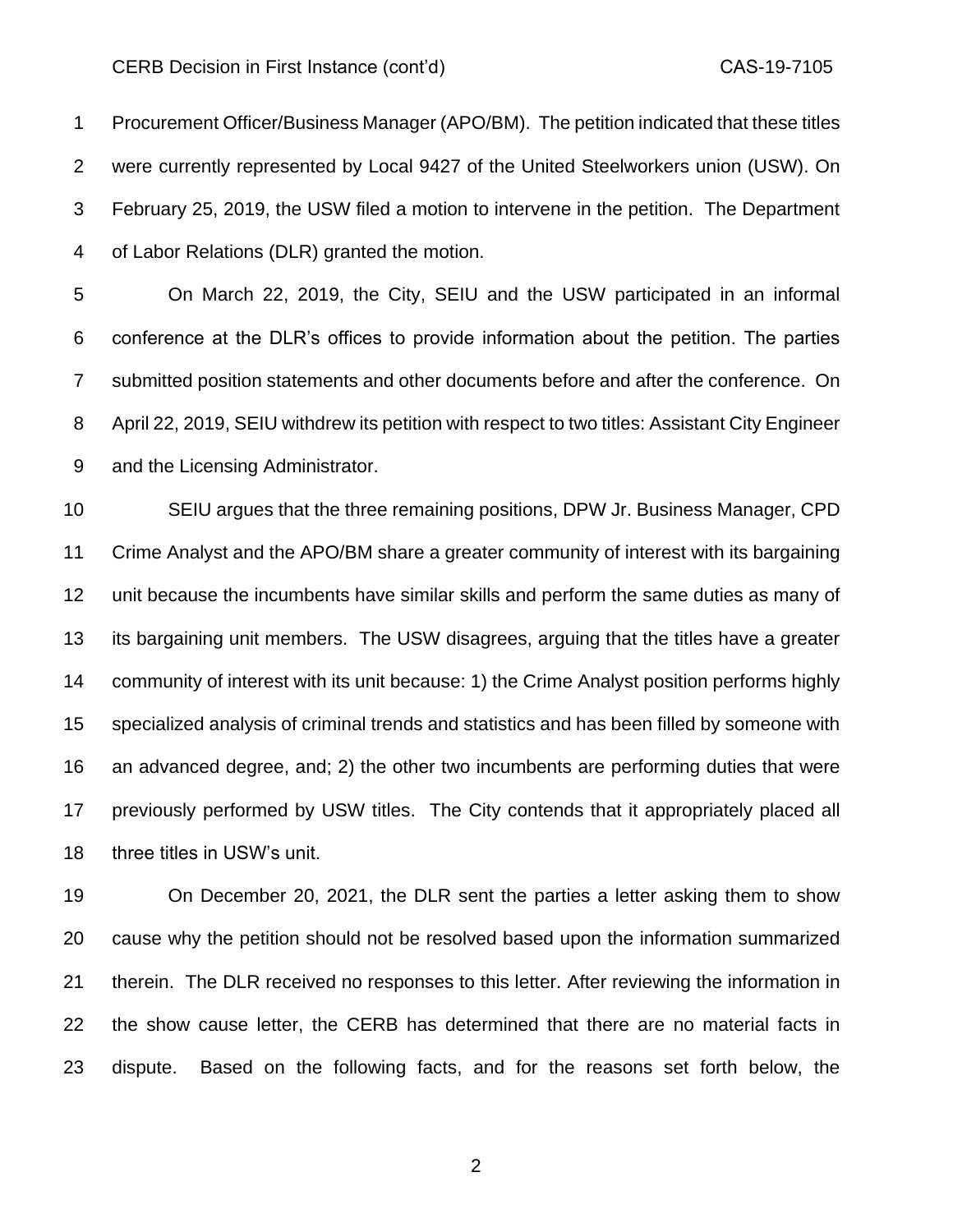Commonwealth Employment Relations Board (CERB) has determined that all three positions share a greater community of interest with the USW's unit than with SEIU, Local 888's unit. We therefore dismiss the accretion petition.

 5 Background

# **Background<sup>1</sup>**

# SEIU, Local 888

 In 1986, the City voluntarily recognized Local 925, Local 888's predecessor, as the exclusive representative of a unit consisting of clerical workers, inspectors, maintenance workers, custodians and other employees. The City and Local 888 have been parties to a series of collective bargaining agreements, including one that expired on June 30, 2019 (CBA). Appendix A to the CBA is a list of bargaining unit titles. These titles include, without limitation, Accountant, Administrative Assistant, Disbursement Clerk, Executive Assistant to the Treasurer/Financial Operations Manager, Head Administrative Clerk, Office Manager, Payroll Specialist, and Systems Analyst.

 In 2017, SEIU and the City negotiated a grievance settlement agreement (Agreement) that added four new "supervisory" titles to this unit: Accounts Payable/Payroll Specialist (Audit Department); Supervisor of Code Enforcement; Supervisor of Food and Sanitary Inspections/Weights and Measures; and Payroll and Accounts Payable Supervisor (Audit Department). The Agreement stated that the

<sup>&</sup>lt;sup>1</sup> This general background is adapted in part from the CERB's decision City of Chelsea, 36 MLC 111, CAS-07-3671 (January 8, 2010), a CAS petition that the USW filed in 2007 involving the same three parties involved in the instant matter. Both the USW and SEIU rely in part on the 2010 decision for their general description of unit history and composition.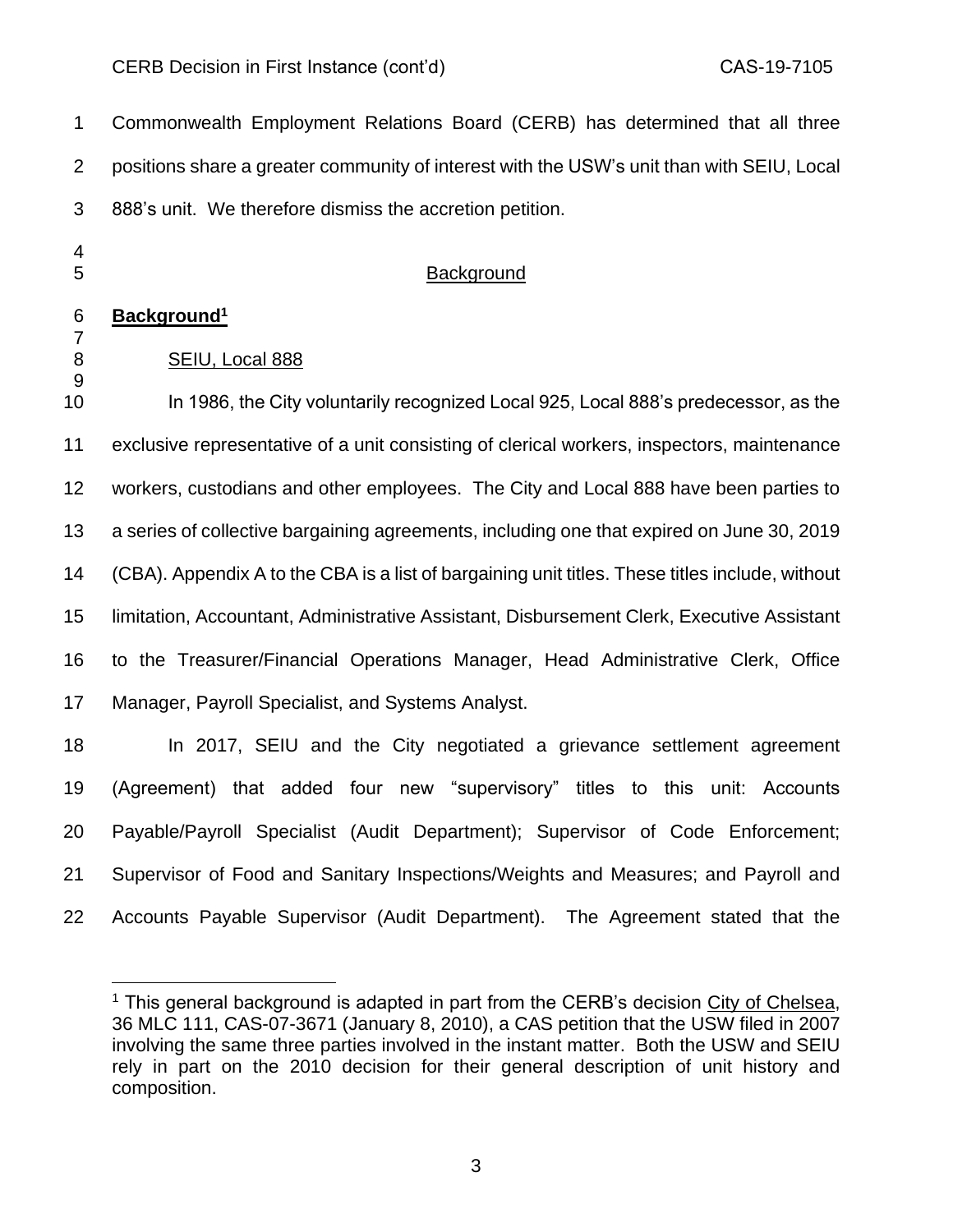inclusion of these titles did not constitute a past practice and was without prejudice to other matters.

 As of 2019, SEIU salary grades were classified from Grade 0 to Grade 14, on a 4 seven-step schedule, and from Grade S1 to Grade S3 on a six-step schedule.<sup>2</sup> In FY 19, the lowest annual salary on the scale was \$30,608.83 and the highest was \$67,111.58. The median salary, Grade, 8, Step 4, was \$50,796.97. The S1 – S3 salary range for employees hired before 11/2/09 was \$57,717.31 (Grade S1, Step 1) to \$74,053.60 (Grade S3, Step 6).

USW

11 In 1996, in Case No. MCR-4491, the former Labor Relations Commission certified the USW as the exclusive bargaining representative of a bargaining unit of "all full-time and regular part-time supervisory and administrative employees." The certified unit included employees in the following titles: Designated Chief Procurement Officer (CPO), Construction Manager, Project Manager, Capital Projects Manager, and Business Manager (DPW). The certification did not include any of the titles in dispute in this proceeding. In addition to the titles in the certification, Appendix A to the USW's 2016- 2019 collective bargaining agreement contains a list of "Full-time and Regular Part-time Supervisory and Administrative Positions. This list includes the following titles: Financial Operations Manager/Treasurer/Collector; Assistant City Collector; Assistant Director of Assessing; Assistant Parking Clerk; Business Manager (Fire Dept.); Business and Grants Manager (Police Department); Assistant City Auditor; Planning Director; Housing

<sup>&</sup>lt;sup>2</sup> The 2016-2019 SEIU salary schedule has a Schedule A for SEIU members hired before 11/2/09 and a Schedule B for members hired after 11/2/09. For purposes of this decision, all references to SEIU salary ranges will be from Schedule A.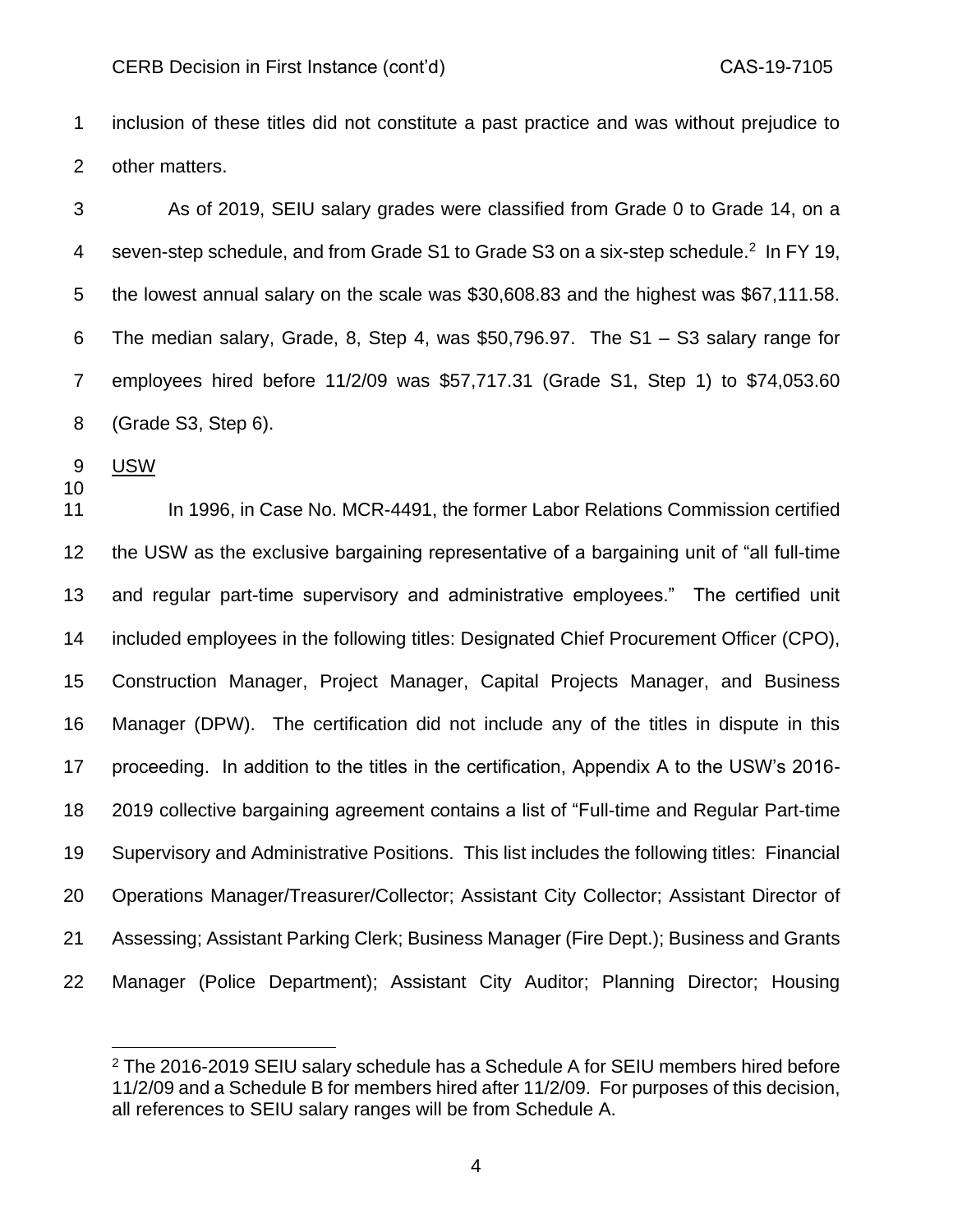Director; Capital Improvement Program Coordinator; Financial Analyst, and Assistant Director of DPW.

 The USW salary scale ranges from Grades 1-15 on an eight-step schedule. In FY 2019, the Grade 1, Step 1 salary was \$32,361.00 and the Grade 15, Step 8 salary was \$107,813. The rough median, Grade 8, Step 4, was \$57,655.38.

## **Assistant Procurement Officer/Business Manager - Background**

 The City's Procurement Office is part of the City's Purchasing Department. It is headed by the CPO, a statutory position responsible for overseeing the City's procurement process and for ensuring that the City complies with state procurement law. The CPO is a Grade 11 USW position. At all relevant times, Dylan Cook (Cook) has served as the City's CPO. As set forth in Cook's affidavit, the CPO must have knowledge of the state's procurement laws, and the ability to correctly apply these laws. According to Cook, this involves knowing which bid laws apply to which procurement, ensuring that the procurement is properly advertised, assembling bid packages, updating relevant online databases with the requests, updating the City's website where necessary, handling questions from prospective bidders, conducting bid openings in conformance with the law, processing the bid results, awarding the bid to the successful bidder, preparing the contact, and arranging appropriate bids and insurance. The CPO job description contains no specific education requirements but requires strong knowledge of contemporary and effective procurement practices, applicable state law and purchase regulations. It does not require a Massachusetts Certified Public Purchasing Official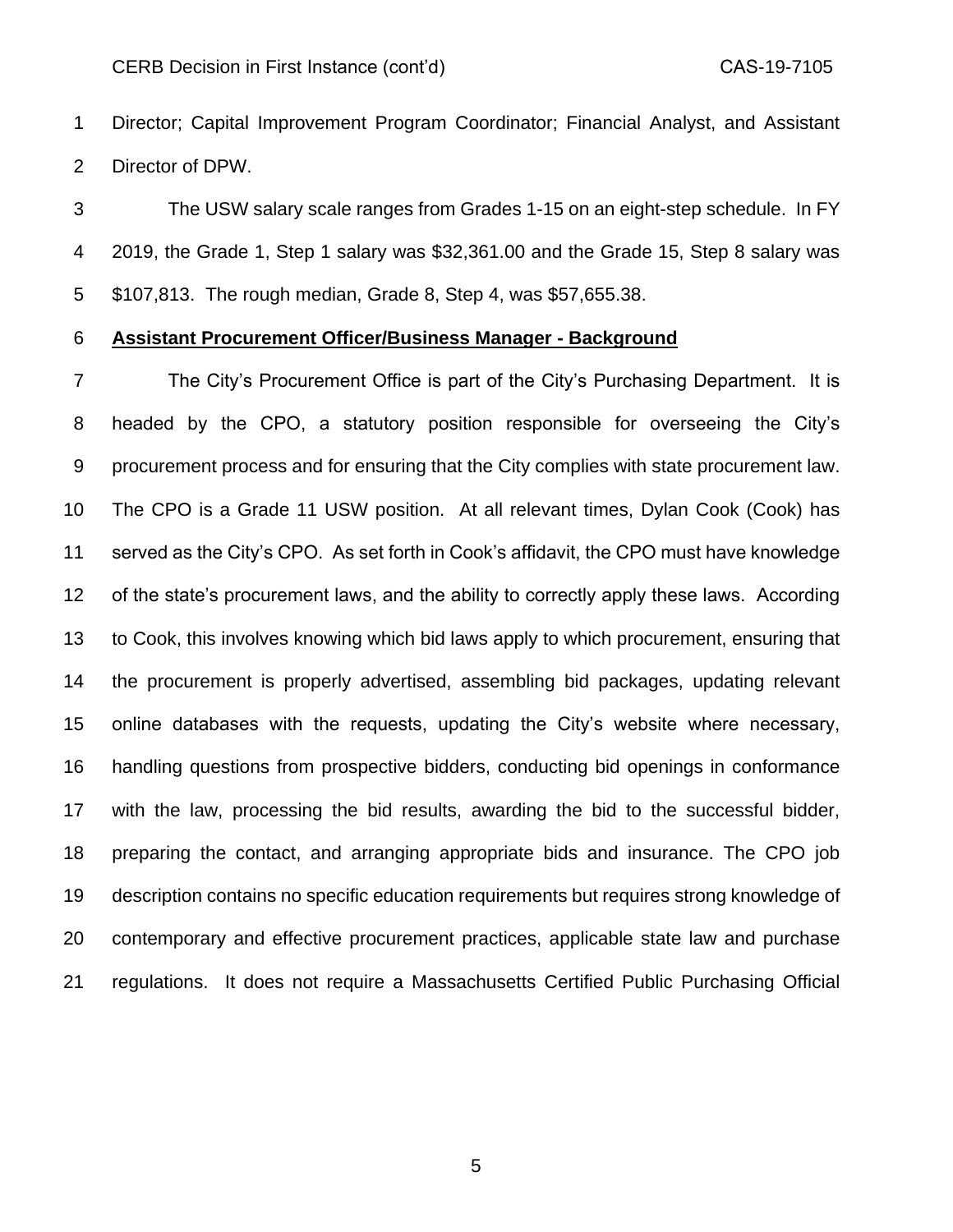1 (MCPPO).<sup>3</sup> Cook holds a designation from the Massachusetts Office of the Inspector General as a MCPPO. Since 2017, Cook has also served as president of Local 9427. Assistant Procurement Officer Before 2017, the City's Procurement Office consisted solely of two employees - 5 the Grade 11 CPO, and the Head Purchasing Clerk, a Grade 6 SEIU position.<sup>4</sup> Around 2017, the City experienced a sharp increase in the number of complex procurements it was handling. As a result, it created a part-time (24 hours/week) Assistant Procurement Officer (APO) position to handle some of the additional workload. The City also intended the incumbent to fill in for the CPO in his absence, as well as to create a succession plan. 10 In July 2017, the City posted the APO as a Grade 9, USW position.<sup>5</sup> The posting summarized the position as "Assist[ing] with the purchase of all supplies, services, materials and equipment for all City departments pursuant to the provisions of General Laws Chapters 30B, 149 and 30, 39M." Requisite skills included "Extensive knowledge of municipal government operations; considerable knowledge of contract compliance, purchasing methods and procedures." The posting sought individuals with the "Ability to analyze and process purchasing requisitions and vouchers

<sup>&</sup>lt;sup>3</sup> The Office of the Inspector General awards the MCPPO designation after applicants successfully complete core courses, which include exams.

<sup>4</sup> All Head Clerk positions are classified at Grade 6 on the SEIU salary scale and require a high school education and three years of "full time work of similar responsibility and interaction." In 2019, the range for Grade 6 positions was from Step 1, \$41,506.70, to Step 7, \$49,568.94.

<sup>&</sup>lt;sup>5</sup> In 2017, the range for USW Grade 9 positions was from Step 1, \$52,347.90 to Step 8, \$68,064.62. For employees hired after 9/22/09, the step scale only went up to Step 7, which was \$65,589.55.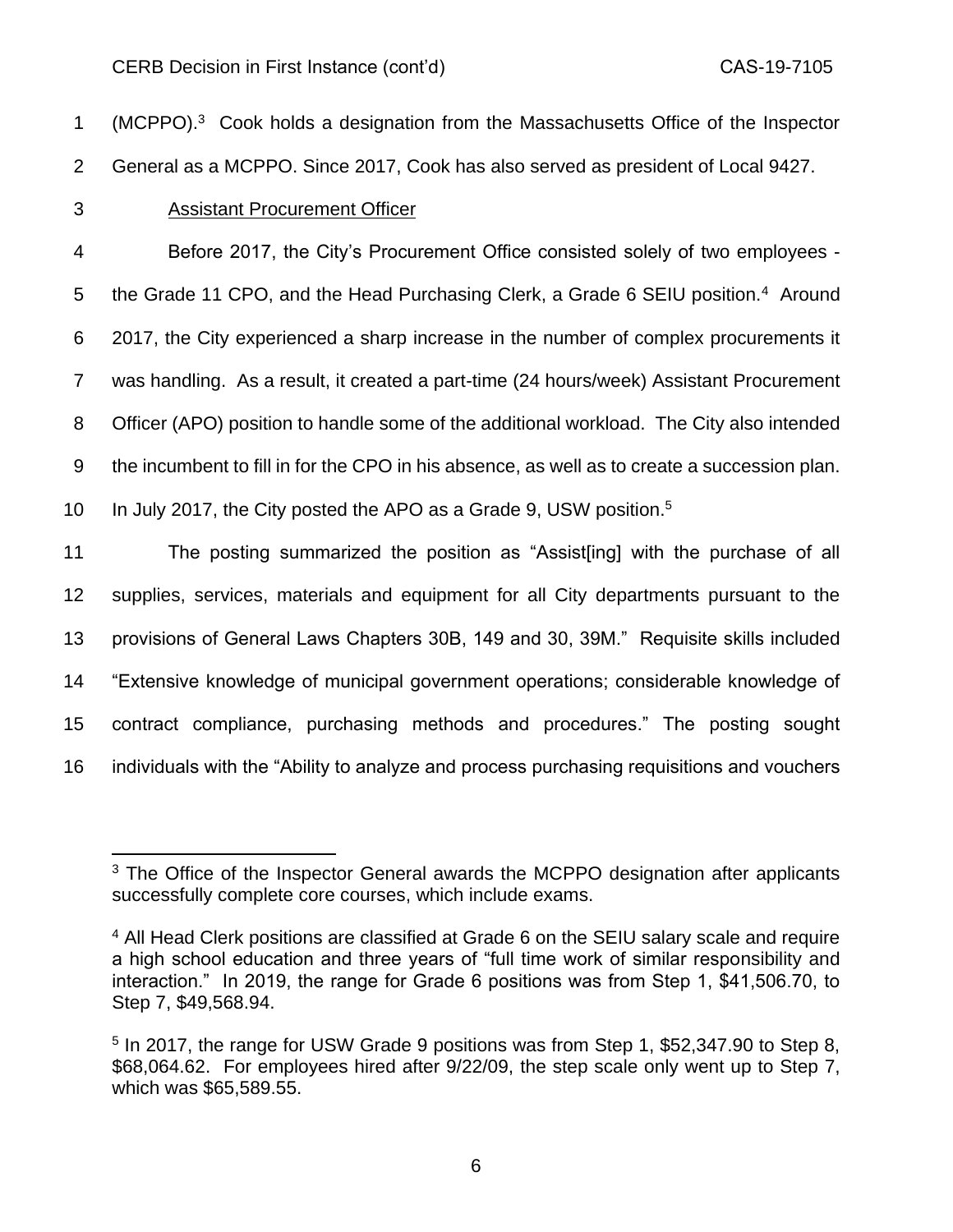and make purchasing decisions accordingly." The education and experience requirements were a bachelor's degree in business, public administration or a related field, 1-3 years of related experience, or any equivalent combination of education and experience.

## Assistant Procurement Officer/Business Manager – Requirements and Duties

 The APO posting did not attract any qualified applicants. As a result, the City decided to combine the APO position with the DPW Business Manager position. At the time, the DPW Business Manager position was a USW, Grade 9 position held by Dragica Ivanis (Ivanis).

 The City titled this new hybrid position Assistant Procurement Officer/Business Manager (APO/BM). On March 23, 2018, the City posted it as a Grade 11 USW position, 12 with a salary range of  $$61,525.79 - $77,088.66/year<sup>6</sup>$  The job summary contained in the posting was identical to the job summary on the APO posting, except that it included responsibility for all "fiscal, budget, accounts payable, accounts receivable, cost accounting and all other financial activities of other Departments." The educational requirements changed were downgraded from a bachelor's degree to an associate's degree. The skills, knowledge and abilities on the posting were mainly the same as those on the APO posting except for the additional requirement that the successful candidate was expected to obtain, or have the ability to obtain, MCPPO certification within eighteen months of assuming the position. The job description, which was prepared at the same time, required five years of related experience.

The upper limit was \$79,997,55 a year if the USW member was hired before  $9/22/09$ .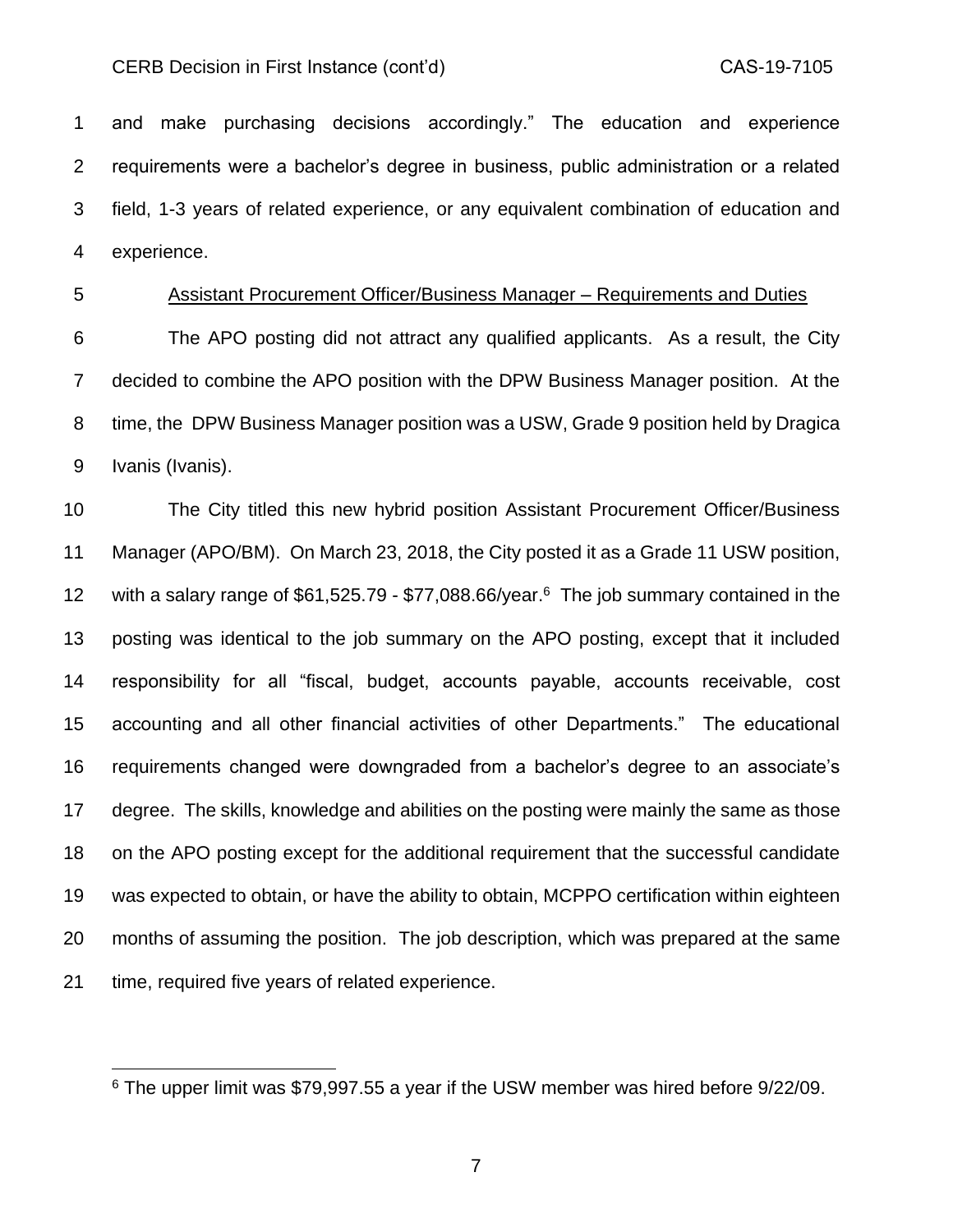| 1                                                               | The job description also listed the position's essential functions and duties in three                                                                                                                                                                                                                                                                                                                                                                                                                                                                                                                                                                                                                                                  |
|-----------------------------------------------------------------|-----------------------------------------------------------------------------------------------------------------------------------------------------------------------------------------------------------------------------------------------------------------------------------------------------------------------------------------------------------------------------------------------------------------------------------------------------------------------------------------------------------------------------------------------------------------------------------------------------------------------------------------------------------------------------------------------------------------------------------------|
| $\overline{2}$                                                  | separate categories: Procurement, Budget and Finance, and Administrative.<br><b>The</b>                                                                                                                                                                                                                                                                                                                                                                                                                                                                                                                                                                                                                                                 |
| 3                                                               | Procurement duties included:                                                                                                                                                                                                                                                                                                                                                                                                                                                                                                                                                                                                                                                                                                            |
| 4<br>5<br>6<br>$\overline{7}$<br>8<br>9<br>10<br>11<br>12<br>13 | Work closely with multiple departments heads and staff, including the Chelsea<br>$\bullet$<br>Public Schools, to meet procurement needs;<br>Assist in the selection of products for purchase through research and market<br>$\bullet$<br>trends;<br>Work with Department Heads and follow through to ensure that materials ordered<br>$\bullet$<br>have been received;<br>Interview vendors in person or by telephone to obtain information relative to<br>$\bullet$<br>product, price, ability of vendor to produce product, service and delivery dates;<br>Review requisitions for purchase orders to ensure accuracy, cost efficiency, proper<br>$\bullet$<br>accounting and compliance with City and State procurement regulations. |
| 14<br>15                                                        | <b>Budget and Finance duties included:</b>                                                                                                                                                                                                                                                                                                                                                                                                                                                                                                                                                                                                                                                                                              |
| 16<br>17<br>18<br>19<br>20<br>21<br>22<br>23<br>24              | Assist in the development, submission and administration of the [DPW]<br>$\bullet$<br>department's budget to ensure accuracy, appropriateness, compliance and<br>effectiveness of budget documents;<br>Attend hearings on the budget and provide supporting data when required;<br>$\bullet$<br>Review and analyze the execution of the budget; prepare and submit budget<br>$\bullet$<br>progress reports to Assistant Directors and Director of Public Works.<br>Administrative duties included:                                                                                                                                                                                                                                      |
| 25<br>26<br>27<br>28<br>29                                      | Assist the Chief Procurement Officer providing administrative support for all<br>$\bullet$<br>procurements; <sup>7</sup><br>Provide senior level assistance to internal and external customers of the<br>department, including members of the public, contractors and other City                                                                                                                                                                                                                                                                                                                                                                                                                                                        |
| 30<br>31<br>32<br>33                                            | departments. Greet visitors, answer phones, explain office procedures, respond<br>to questions<br>Respond to public records requests and general questions presented to the office.<br>$\bullet$                                                                                                                                                                                                                                                                                                                                                                                                                                                                                                                                        |
| 34                                                              | The job description indicated that the APO/BM was directly supervised by the CPO                                                                                                                                                                                                                                                                                                                                                                                                                                                                                                                                                                                                                                                        |
| 35                                                              | and was indirectly supervised by the Assistant Director of the DPW. The job description                                                                                                                                                                                                                                                                                                                                                                                                                                                                                                                                                                                                                                                 |
| 36                                                              | also indicated that the APO/BM did not directly supervise any employees, but indirectly                                                                                                                                                                                                                                                                                                                                                                                                                                                                                                                                                                                                                                                 |
| 37                                                              | supervised "Procurement Staff."                                                                                                                                                                                                                                                                                                                                                                                                                                                                                                                                                                                                                                                                                                         |

 $\overline{\phantom{a}}$ 

SEIU contends, without rebuttal, that such tasks include filing.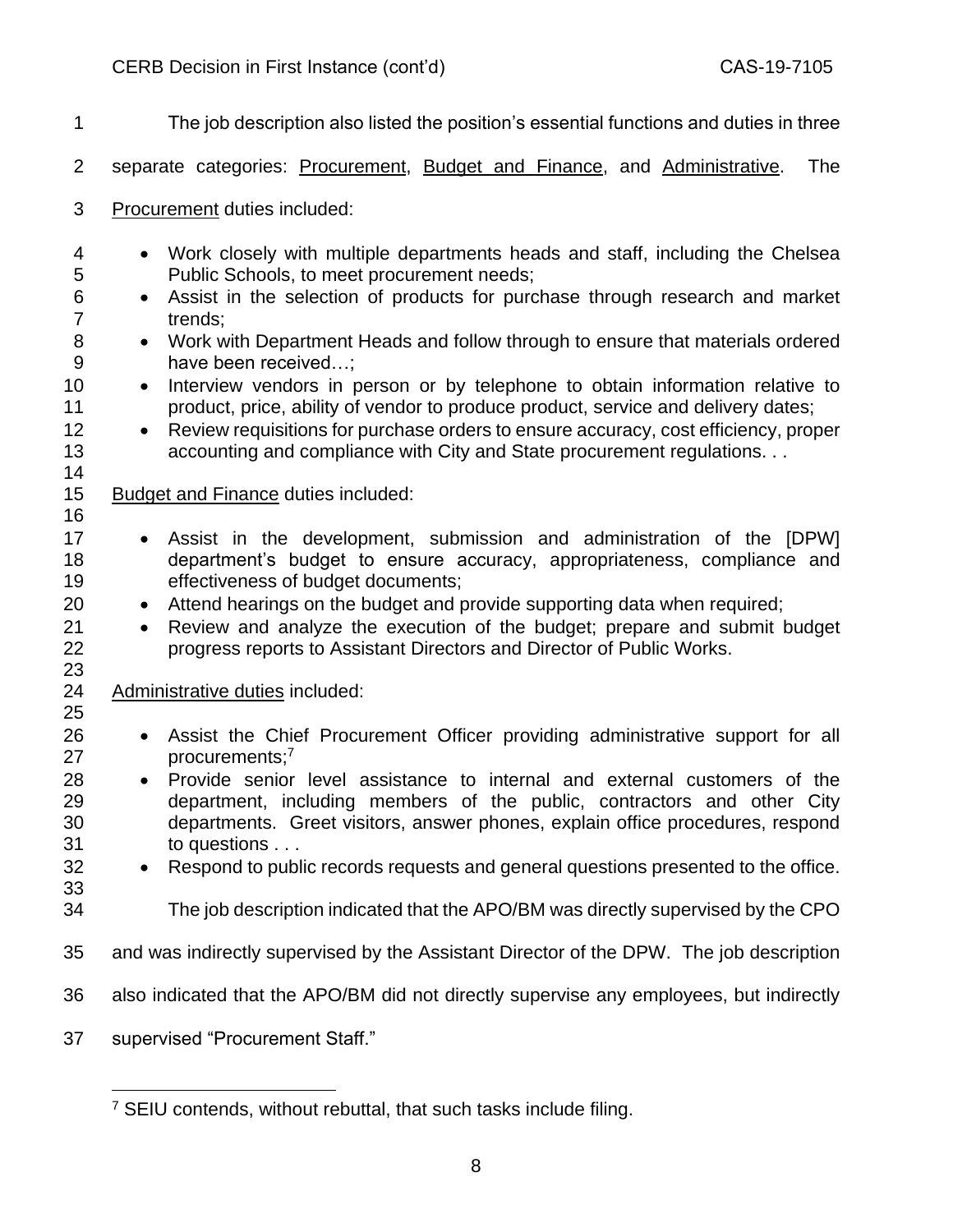Ivanis was selected as the APO/BM on May 7, 2018, at an annual salary of \$76,405.15. According to her affidavit, she performs most of the same duties as Cook, except that she does not yet prepare contracts, although she anticipated doing so at some point. Ivanis also stated that Cook has more authority than she does. Ivanis divides her 5 time evenly between the two positions, working at the Procurement Office from 2pm – 6 pm on Tuesdays and from 8am – 4pm on Wednesdays and Thursdays. Ivanis spends the remainder of the workweek at the DPW Business Manager's office. Both offices are in City Hall, but on different floors.

9 Ivanis' duties when she is working in the Procurement Office include preparing a complex spreadsheet to document and manage the financial side of a street work contract. The spreadsheet contains multiple tabs, each with multiple columns that track free cash, mitigation, change orders, bonds, grant expenditures, bond debts, and contracts. Ivanis also reviews applications for payment by a City contractor to ensure 14 compliance with the contract. Like Cook, Ivanis is certified as a MCPPO.<sup>8</sup>

## **Procurement Purchasing Clerk**

 As of 2019, the Procurement Office consisted of Cook, Ivanis and the Grade 6 SEIU Head Purchasing Clerk Mirjana Pejic (Pejic). SEIU contends that Pejic performs many of the same duties as Ivanis, including reviewing requisitions for purchase orders to ensure accuracy, cost efficiency, proper accounting and compliance with City and State procurement regulations, monitoring all purchasing from time of original requisition, assisting in preparing or correcting requisitions as necessary, providing assistance to

<sup>&</sup>lt;sup>8</sup> The show cause letter inadvertently omitted the undisputed fact that Ivanis has MCPPO certification.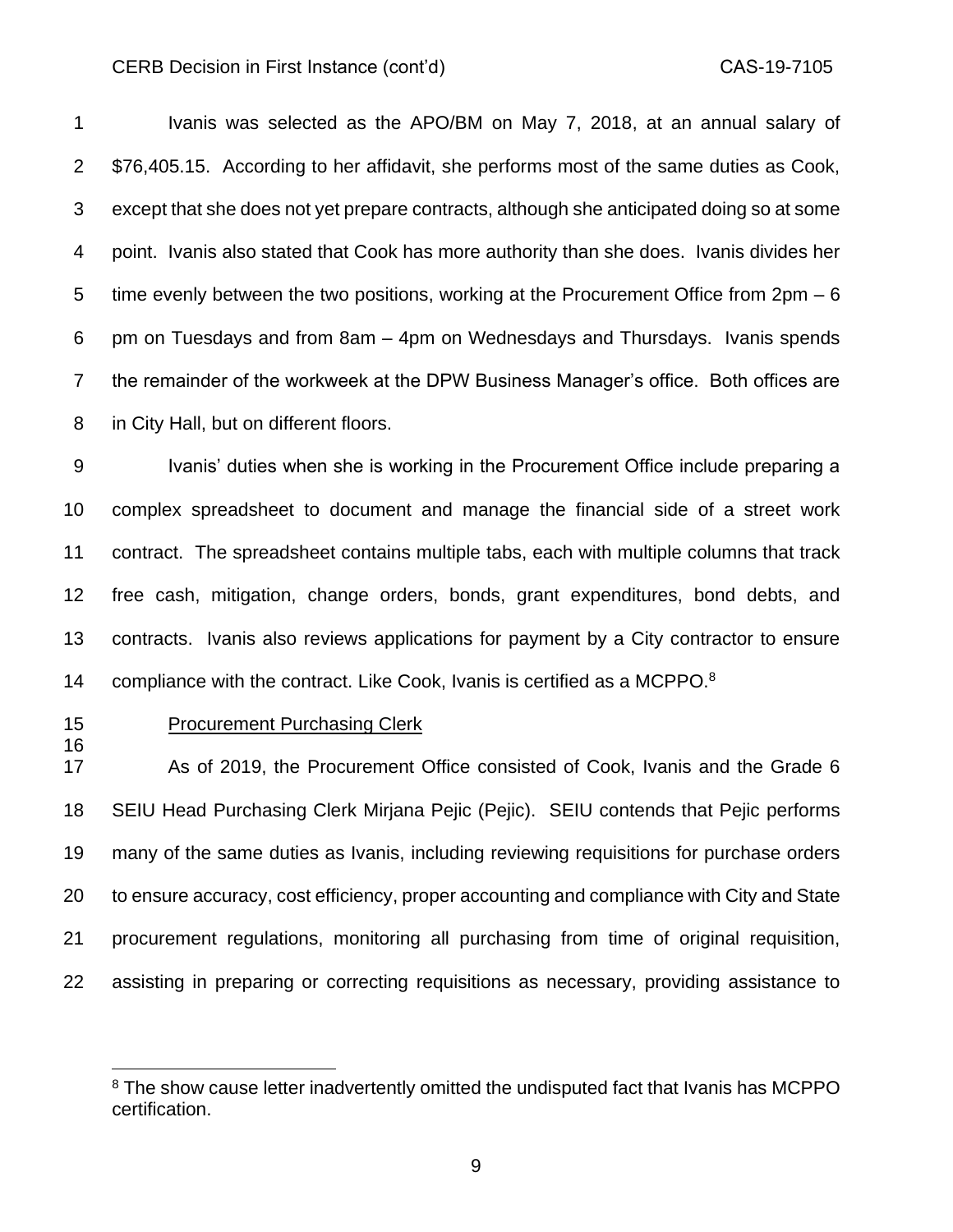internal and external customers of the department and questions presented to the office. SEIU further contends that when Ivanis is working at the Procurement Department, she consults with Pejic about what tasks she (Ivanis) needs to perform.

 According to a 2009 job description, the Procurement Purchasing Clerk performs "complex clerical work," including providing "office support to the CPO in all functions toward proper applications of law, policy and procedure applicable to contracting and purchasing." In addition to traditional clerical duties, such as reception, mail, filing, phones, record maintenance, and basic customer service, the essential job functions listed include using the City's financial software system, maintaining a contract database, and assembling contract documents for the CPO to review. As with all Head Clerk positions, the position requires a high school education, with additional relevant education strongly preferred and work experience. Skills include experience with financial databases and proficiency in basic office system programs.

## **DPW Jr. Business Manager, Background**

 The DPW is the second largest department in the City, after the Police Department. At some point prior to 2008, when Ivanis assumed the Business Manager role, the DPW's business office consisted solely of two Local 888 clerks. From at least 2008 - June 2018, the DPW's business office consisted of Commissioner of Public Works Fidel Maltez (Maltez), full-time Business Manager Ivanis, and SEIU Head Clerk Theresa Cetina (Cetina). In June 2018, after Ivanis assumed the APO/BM position, the City created a Junior (Jr.) DPW Business Manager position to account for the work that Ivanis had previously performed and to provide back-up and succession for the Business Manager position. The City, without notifying SEIU, placed the position in the USW unit and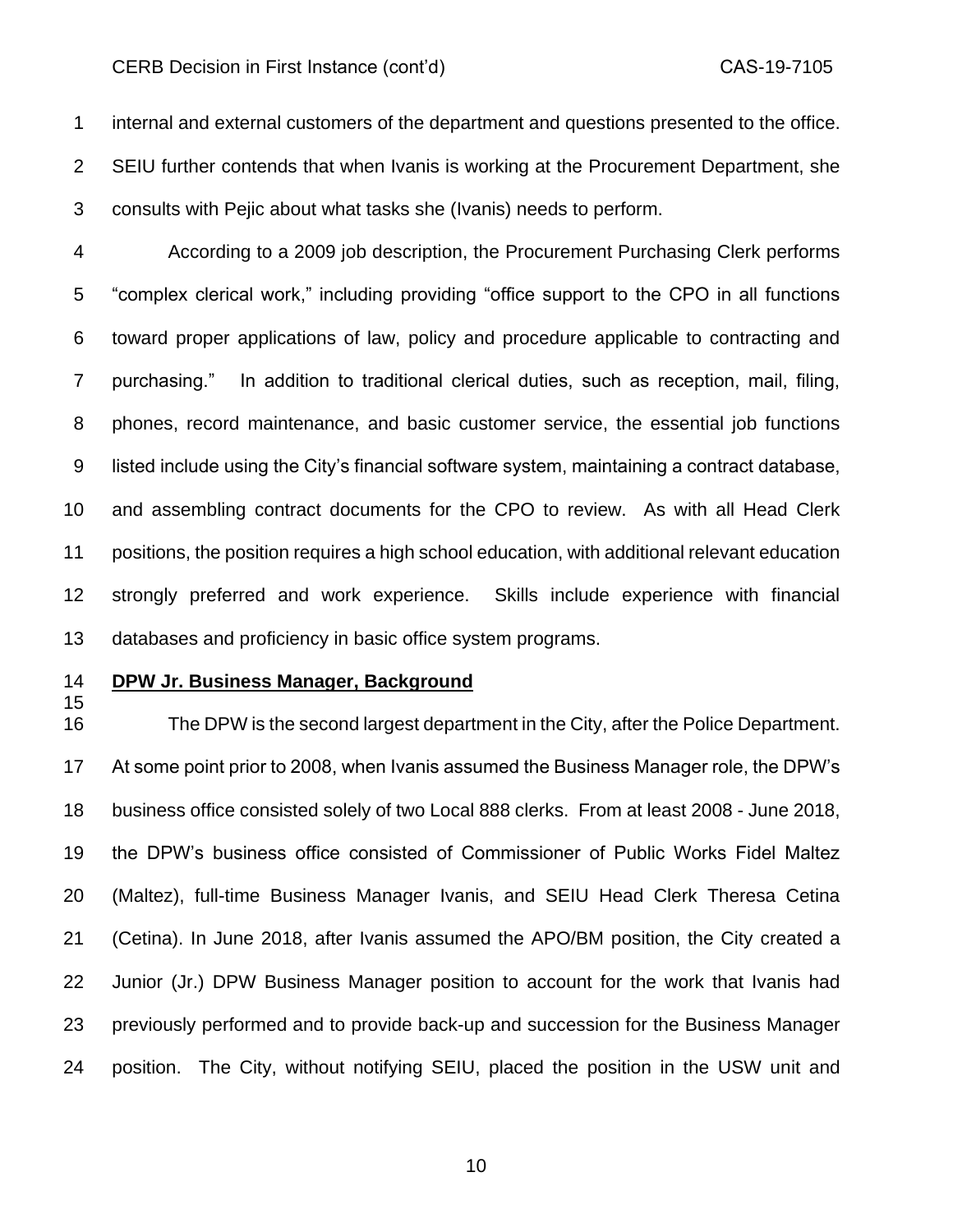- 1 classified it as Grade  $7.9$  The position summary on the posting and in the attached job
- description stated:

 Responsible for assisting the Business Manager on all fiscal, budget, accounts payable, accounts receivable, cost accounting, and other financial activities of the Department of Public Works. Responsible for assisting the Business Manager on the oversight of customer service request/complaint tracking system and perform related duties as required. Act as a liaison to other City financial departments. Work is performed under the general administrative direction of the Business Manager and is reviewed through meetings, reports and program results.

The required "Skills, Knowledge and Abilities" stated in part:

 Extensive knowledge of financial management, accounting, business administration and management. Ability to apply modern management systems and techniques. Knowledge of purchasing, statistical and payroll operations. Knowledge of computers with working knowledge of Microsoft Office applications including Word and Excel. Ability to assist Business Manager in developing annual budgets and maintaining detailed financial records and knowledge of purchasing, statistical and payroll operations. 21 Knowledge of MUNIS is helpful.<sup>10</sup> 

- The posting indicated that the Jr. Business Manager reports directly to the Business
- Manager but may be assigned tasks by other DPW managers. The posting also indicated
- that the position has no direct reports.
- The job description, which was prepared in May 2018 by Maltez, contained a more
- detailed description of job duties including:
- Assist the Business Manager with overseeing all records and accounts of fiscal transactions for the department.
- Analyze and process all approved requisitions; forwards bills and schedules to the City auditor.

 The City uses the MUNIS financial database to keep track of the City's financials, payroll, and procurement, among other things.

<sup>&</sup>lt;sup>9</sup> The FY2018 pav scale for Grade 7 USW positions ranged from \$47,022.14 to \$61,141.04. The USW pay grade classification committee consists of Cook and an employee in the Treasurer's Office.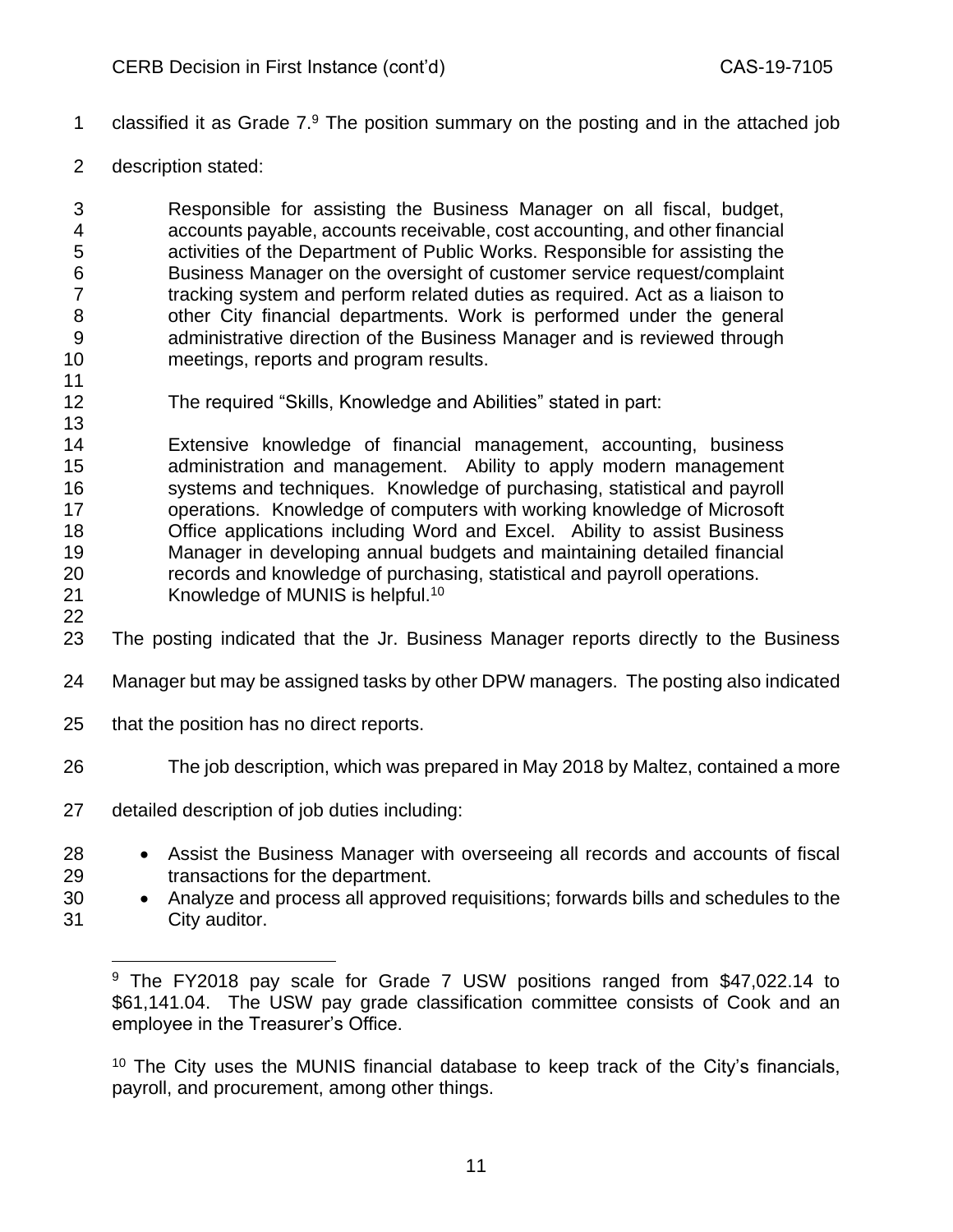| $\mathbf 1$<br>$\overline{2}$ | Assist the Business Manager in the formulation of budgets and budget estimates.<br>Attend budget hearings and provide supporting data when requested. |
|-------------------------------|-------------------------------------------------------------------------------------------------------------------------------------------------------|
| 3                             | Review and analyze the execution of the budget; prepare and submit progress<br>$\bullet$                                                              |
| 4                             | reports to the Business Manager;                                                                                                                      |
| 5<br>$\,6$                    | Oversee and control all expenditures; project revenues and outlays; cash flows;<br>$\bullet$<br>financial assistance transfers;                       |
| $\overline{7}$                | Oversee and control state and federal grants, state aid funds, audits and ordinary<br>$\bullet$                                                       |
| 8                             | maintenance.                                                                                                                                          |
| $9\,$                         | Analyze program expenditures.<br>$\bullet$                                                                                                            |
| 10                            | Produce detailed financial reports on all Department activities such as payroll,<br>$\bullet$                                                         |
| 11                            | overtime, plowing, sweeping, recycling, special projects, capital expenditures and                                                                    |
| 12                            | related items, job cost studies and cost accounting analysis.                                                                                         |
| 13<br>14                      | Provide oversight for all payroll activities completed by head clerk and head<br>$\bullet$<br>administrative assistant.                               |
| 15                            | Monitor and direct all purchasing from time of original requisition; correspond with                                                                  |
| 16                            | requesting divisions and follow through to actual purchase; assist in preparation or                                                                  |
| 17                            | correction of requisitions as necessary; Assist Business Manager with oversight                                                                       |
| 18                            | and maintenance of the centralized customer/complaint management system.                                                                              |
| 19                            |                                                                                                                                                       |
| 20                            | The educational qualifications on the posting were an associate's degree in                                                                           |
| 21                            | business, administration, accounting or finance with three years of "proven experience in                                                             |
| 22                            | financial management, accounting or business administration and one year of supervisory                                                               |
| 23                            | experience."                                                                                                                                          |
| 24                            | The City selected Cetina, the former DPW Head Clerk, to fill the position. Cetina                                                                     |
| 25                            | has an associate's degree and over ten years of experience in Chelsea in various                                                                      |
| 26                            | departments. Her annual salary as the Jr. Business Clerk as of mid-2018 was \$53,                                                                     |
| 27                            | 814.46, which is Grade 7, Step 4 on the USW salary scale. As of 2019, Cetina, unlike                                                                  |
| 28                            | Ivanis, was not reviewing invoices and applications for payment to ensure compliance                                                                  |
| 29                            | with procurement contracts, but was being trained to do so.                                                                                           |
| 30<br>31                      | <b>DPW Head Purchasing Clerk</b>                                                                                                                      |
| 32                            | The City backfilled Cetina's Head Administrative Clerk position with Ochoa Solis                                                                      |

(Solis). As described in greater detail below, the DPW Head Administrative Clerk position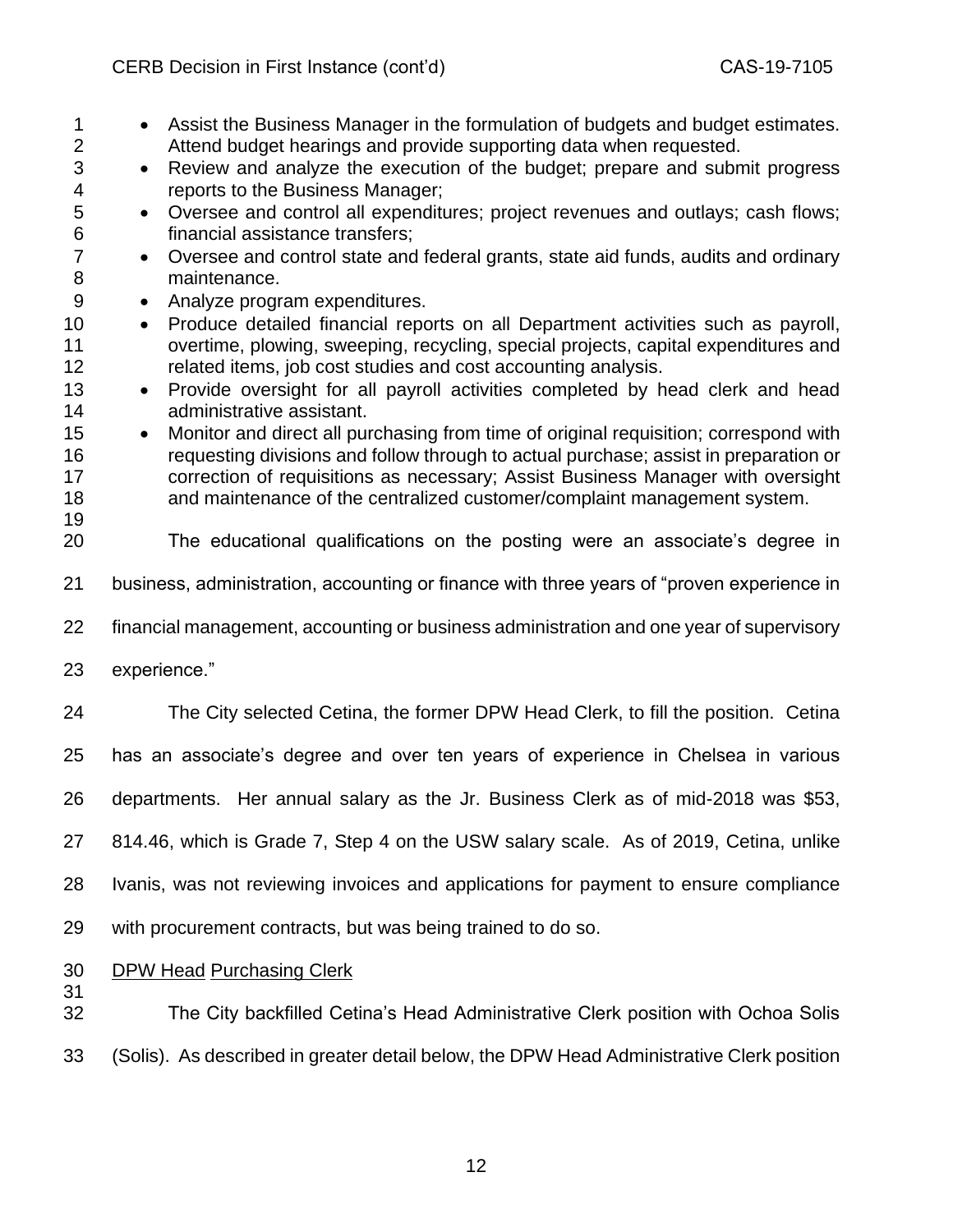- remains a SEIU Grade 6 position. The job summary contained on a 2017 posting for this
- position stated:

3 Under the direction of the Director of Public Works<sup>11</sup> or designee, position is responsible for the administration of complex clerical functions in the preparation and maintenance of the department accounts payable process and payments. Collect and process payments to all customer accounts. Supervision of payroll and personnel documentation to include attendance records. Coordinate, organize and maintain thorough office records to effectively meet department functions. Customer service duties. Research inquiries to provide thorough response and resolve issues.

The requisite skills included:

 A working knowledge of all aspects of the [DPW] which includes streets and sidewalks, buildings and grounds, water and sewer, administrative preferred. Must have excellent basic math comprehension. Must be proficient with basic office system programs, such as the Microsoft Office Suite and be sufficiently familiar with common computer programs to be effective in working with City and Department databases and tools for record keeping.

The duties listed on the job description include effective supervision of payroll data and

supporting office records; researching and gathering information in response to requests

- for public records; issuing street opening permits to private contractors and maintaining
- escrow accounts and street bonds; maintaining spreadsheets of monthly bills from

NSTAR, National Grid and Direct Energy for street lights, traffic signals, public buildings,

- park lights and pumping stations; monetary account balances and requests for
- requisitions by DPW personnel against budget line items under their division; maintain
- records on hydrant meter rentals and sale of water meters.
- A 2018 job posting lists the qualifications as a high school graduate with a program
- of education including basic practices or bookkeeping and three years of full-time work of
- similar responsibility and interaction.

<sup>&</sup>lt;sup>11</sup> At some point, the Director of DPW title changed to Commissioner.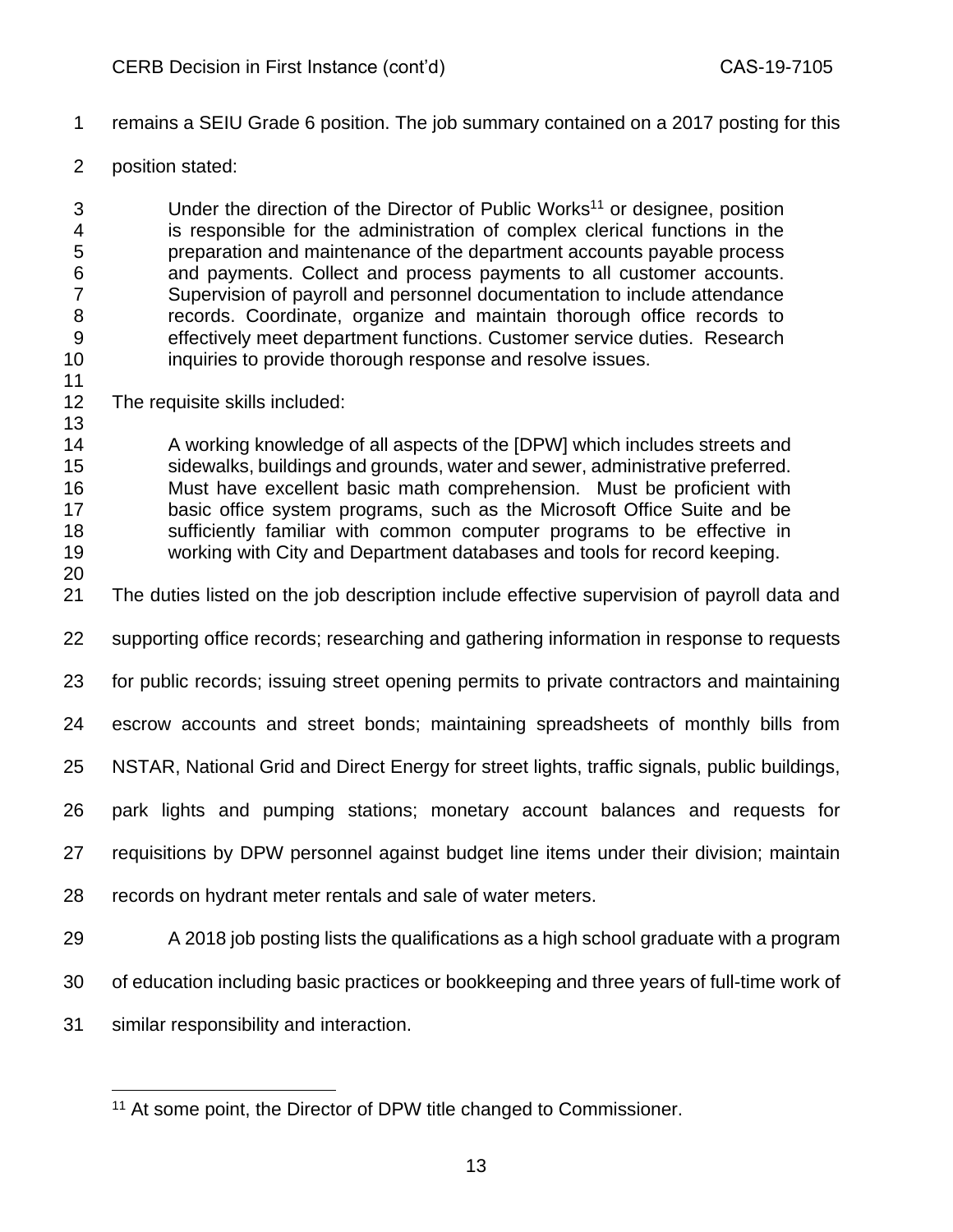# Grievance

- On June 29, 2018, Local 888 filed a grievance protesting the City's decision to
- place the Jr. Business Manager's position in the USW's unit. On July 10, Commissioner
- Maltez sent the following response to SEIU representative Richard Zullo.
- I am writing in response to the grievance submitted to DPW regarding the Junior Business Manager position that is currently posted for DPW. This position will complete tasks previously assigned to the Business Manager, which is an established [USW] position. Our Business Manager has transitioned into a new role that is shared with procurement and will have 11 limited number of hours in our department; furthermore we have increased 12 the number of construction contracts and large [Capital Improvement] projects we are undertaking throughout Chelsea. I stated on the job description the Junior Business Manager will be responsible for most of the day-to-day duties previously completed by our Business Manager. Our intention is to continue with this position as advertised and hire the most 17 qualified candidate for our department.<sup>12</sup>
- 

- Positions Compared to APO/BM and Jr. BM
- SEIU contends that the duties, skills and experience necessary to perform the
- APO/BM and Jr. Business Manager positions are comparable to the SEIU titles of
- Finance Manager in the Health and Human Services (HHS) Department, Payroll and
- Accounts Supervisor in the Auditor's Office, Senior Fiscal Analyst and Office Managers.
- These positions are described below.
- Financial Manager, Department of Health and Human Services
- 

<sup>&</sup>lt;sup>12</sup> Local 888 initially indicated that it would advance the grievance to Step 2, but then withdrew it in favor of having it resolved through this CAS proceeding.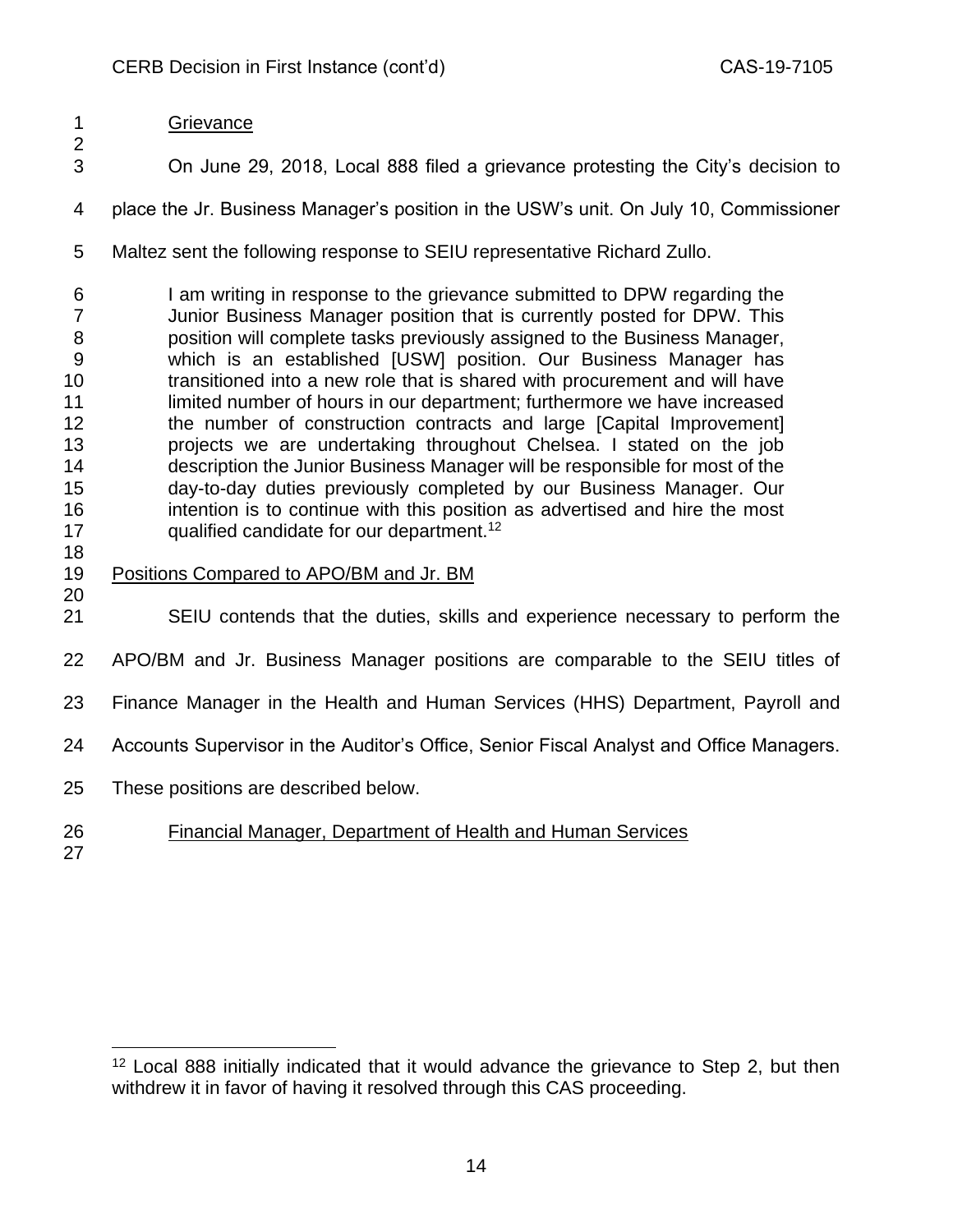| $\mathbf 1$                                            | As of 2019, the HHS Department consisted of a USW-represented Director with                                                                                                                                                                                                                                                                                                                                                                                                                                                                                                                                                                                                                                       |
|--------------------------------------------------------|-------------------------------------------------------------------------------------------------------------------------------------------------------------------------------------------------------------------------------------------------------------------------------------------------------------------------------------------------------------------------------------------------------------------------------------------------------------------------------------------------------------------------------------------------------------------------------------------------------------------------------------------------------------------------------------------------------------------|
| $\overline{2}$                                         | seven direct reports, five of which were represented by the USW and two of which were                                                                                                                                                                                                                                                                                                                                                                                                                                                                                                                                                                                                                             |
| 3                                                      | represented by the SEIU, including the Financial Manager. <sup>13</sup>                                                                                                                                                                                                                                                                                                                                                                                                                                                                                                                                                                                                                                           |
| 4                                                      | In 2018, the Financial Manager requested, and was granted, a salary                                                                                                                                                                                                                                                                                                                                                                                                                                                                                                                                                                                                                                               |
| 5                                                      | reclassification from Grade 9, Step 6 on the SEIU salary scale to Grade 10. <sup>14</sup> The                                                                                                                                                                                                                                                                                                                                                                                                                                                                                                                                                                                                                     |
| 6                                                      | reclassification process included an employee questionnaire. On that questionnaire, the                                                                                                                                                                                                                                                                                                                                                                                                                                                                                                                                                                                                                           |
| $\overline{7}$                                         | incumbent listed the most important aspects of her job as:                                                                                                                                                                                                                                                                                                                                                                                                                                                                                                                                                                                                                                                        |
| 8<br>9<br>10<br>11<br>12<br>13<br>14<br>15<br>16<br>17 | Financial management for HHS administration grants and budgets;<br>$\bullet$<br>Creating and maintaining financial record keeping systems;<br>$\bullet$<br>Coordinate procurement and contract administration with City purchasing agent;<br>$\bullet$<br>Requisition, purchase orders, vendor payments processing;<br>$\bullet$<br>Work with grants management office to assure compliance with all applicable grant<br>$\bullet$<br>requirements;<br>Preparing monthly financial reports to Federal and State agencies; and<br>$\bullet$<br>Assisting all divisions in development of their annual budgets.<br>$\bullet$<br>In terms of the types of questions the incumbent would refer to her supervisor, the |
| 18                                                     | incumbent indicated that she would ask her supervisor how much he would be willing to                                                                                                                                                                                                                                                                                                                                                                                                                                                                                                                                                                                                                             |
| 19                                                     | spend for a particular program, but would handle questions or problems regarding grant                                                                                                                                                                                                                                                                                                                                                                                                                                                                                                                                                                                                                            |
| 20                                                     | set up requests, requisition process, purchase orders, invoices, vendor payments and                                                                                                                                                                                                                                                                                                                                                                                                                                                                                                                                                                                                                              |
| 21                                                     | grants reimbursements by herself.                                                                                                                                                                                                                                                                                                                                                                                                                                                                                                                                                                                                                                                                                 |

<sup>&</sup>lt;sup>13</sup> Based on the organization chart provided, the USW positions were the Library Director, Public Health Nurse, Director of Public Services, Veterans' Agent and the Director of Recreational and Public Affairs. Of these, the Public Health Nurse and Veterans Agent had no direct reports. The Director of Recreational and Cultural Affairs had three reports, two of which were USW positions and one of which was unrepresented. The Director of Elder Services had four direct reports, two USW (Elder Advocate and Program Coordinator), one SEIU (Watchman) and one unrepresented part-time Office Manager.

<sup>14</sup> The SEIU Grade 10 pay range in FY 2019 was \$49,340.41 to \$58,922.78. The City's Director of Human Resources and Administration Diane Carey (Carey) signed off on the upgrade.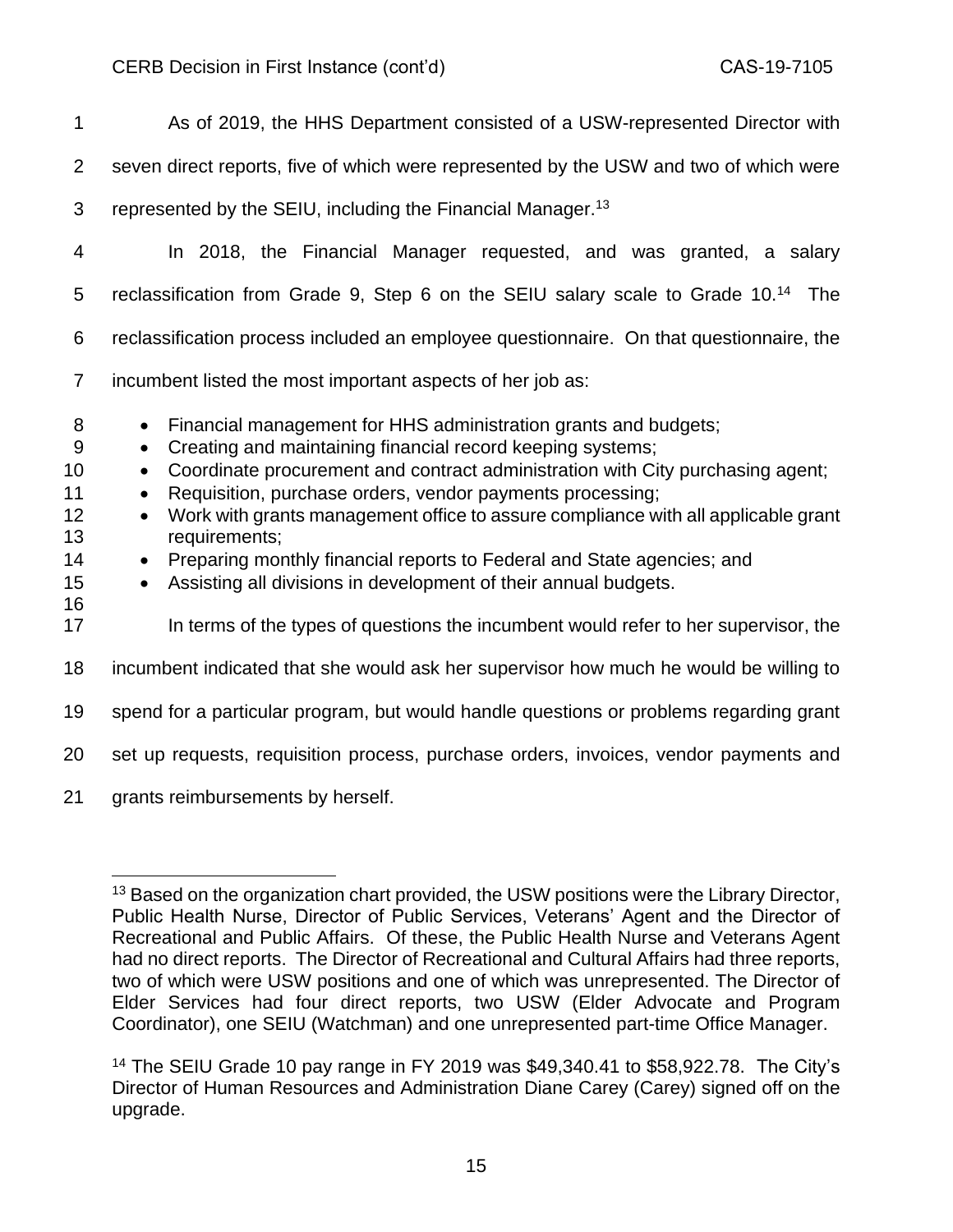The requirements for this position, as reflected on both the job description and questionnaire, are a bachelor's degree and four years of relevant experience, plus a working knowledge of Microsoft Office programs and MUNIS.

# Payroll and Accounts Payable Supervisor – Office of the City Auditor

The Office of the City Auditor is headed by the City Auditor, a non-union position.

The Assistant City Auditor, a USW position, reports directly to the City Auditor. A USW

Financial Analyst and a SEIU Payroll and Accounts Payable (AP) Supervisor report to the

Assistant City Auditor. The AP/Payroll Specialist, also a SEIU position, reports to the

Payroll and Accounts Payable Supervisor.

As described above, in 2017, SEIU and the City agreed to add the Payroll and

Accounts Payable Supervisor and the AP/Payroll Specialist to SEIU's unit. The

Agreement provided that the Payroll and AP Supervisor would be classified as a Grade

S3, and the AP Payroll Specialist would be a Grade 8. The job summary for the Payroll/AP

Supervisor position states in pertinent part:

 Under the direction of the Assistant City Auditor, the Payroll and Accounts Payable Supervisor overseas the daily operation of the assigned payroll and **[AP]** functions. Prepare and disburse payroll for the City. Supervises AP Payroll Specialist, ensures all processes are executed appropriately in a timely manner. Operates as a subject matter expert and escalation point to resolve issues and continuously looks for improvements in operational processes and designs. Discuss and recommend those initiatives as they pertain to the payroll and A/P functions. Under general supervision of City Auditor and Assistant City Auditor, implement workable solutions to department workflow issues/problems. Work with the Assistant City Auditor and City Auditor to define standards and procedures for payroll and A/ P operations.

The essential functions listed on the job description include timely and accurate

data entry into MUNIS. The qualifications include a bachelor's degree in finance,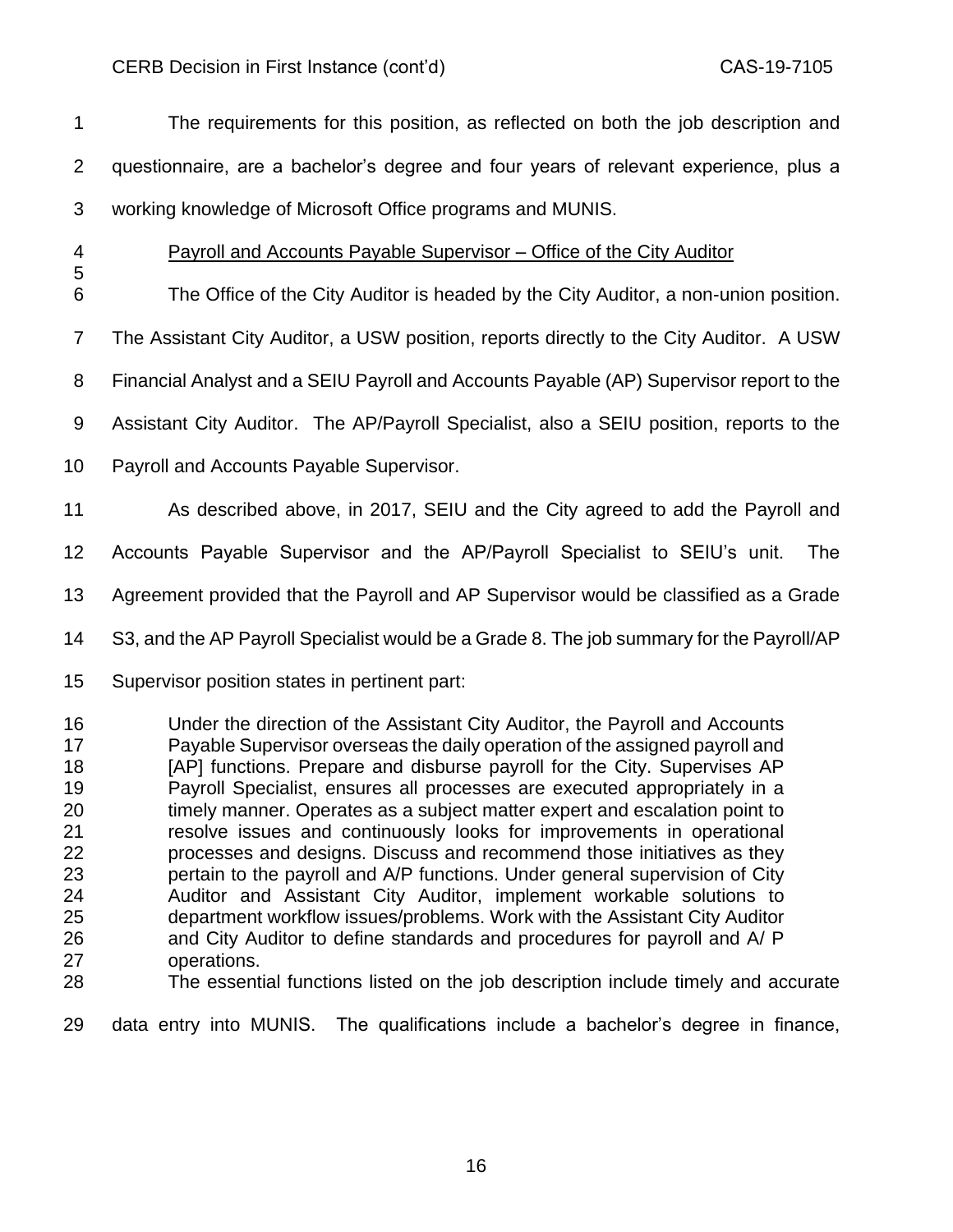experience in MUNIS or a related field, Microsoft Office suite, and a minimum of one year

of supervisory experience.

# Senior Fiscal Analyst – Treasurer's Office

The Treasurer's Officer is headed by the Treasurer, an unrepresented position.

Two USW titles report directly to the Treasurer – the Assistant Treasurer Collector and

the Supervisor of Central Billing. The remaining seven positions in the office are SEIU

positions. Six of them are clerks or administrative assistants. The seventh is the Senior

(Sr.) Fiscal Analyst

- A 2012 job posting for the Sr. Fiscal Analyst position reflects that it is classified as
- a SEIU Grade 7. The summary of duties states that this position works:

 Under the general direction of the City Treasurer and Collector and supervised by the Assistant Treasurer and Collector[.] [T]his position is responsible for complex clerical work in support and maintenance of all types of financial and fiscal accounts and analysis associated with financial records, fiscal reporting and financial trends. Coordinate[s] disbursement; develops projections related to receipts and disbursements. Organizes and maintains financial databases. Uses independent judgment within the framework of established policies and department[] objectives in performing fiscal operations.

The position also assists in the compilation and output of monthly financial reports;

and assists in the development and ongoing production of the City's monthly

management report, annual budget document, and the capital improvement documents.

Qualifications include an associate's degree in accounting, finance, public/business

- administration or a related field and three years of full-time work, with additional
- experience considered in lieu of education requirements.
- Office Managers
-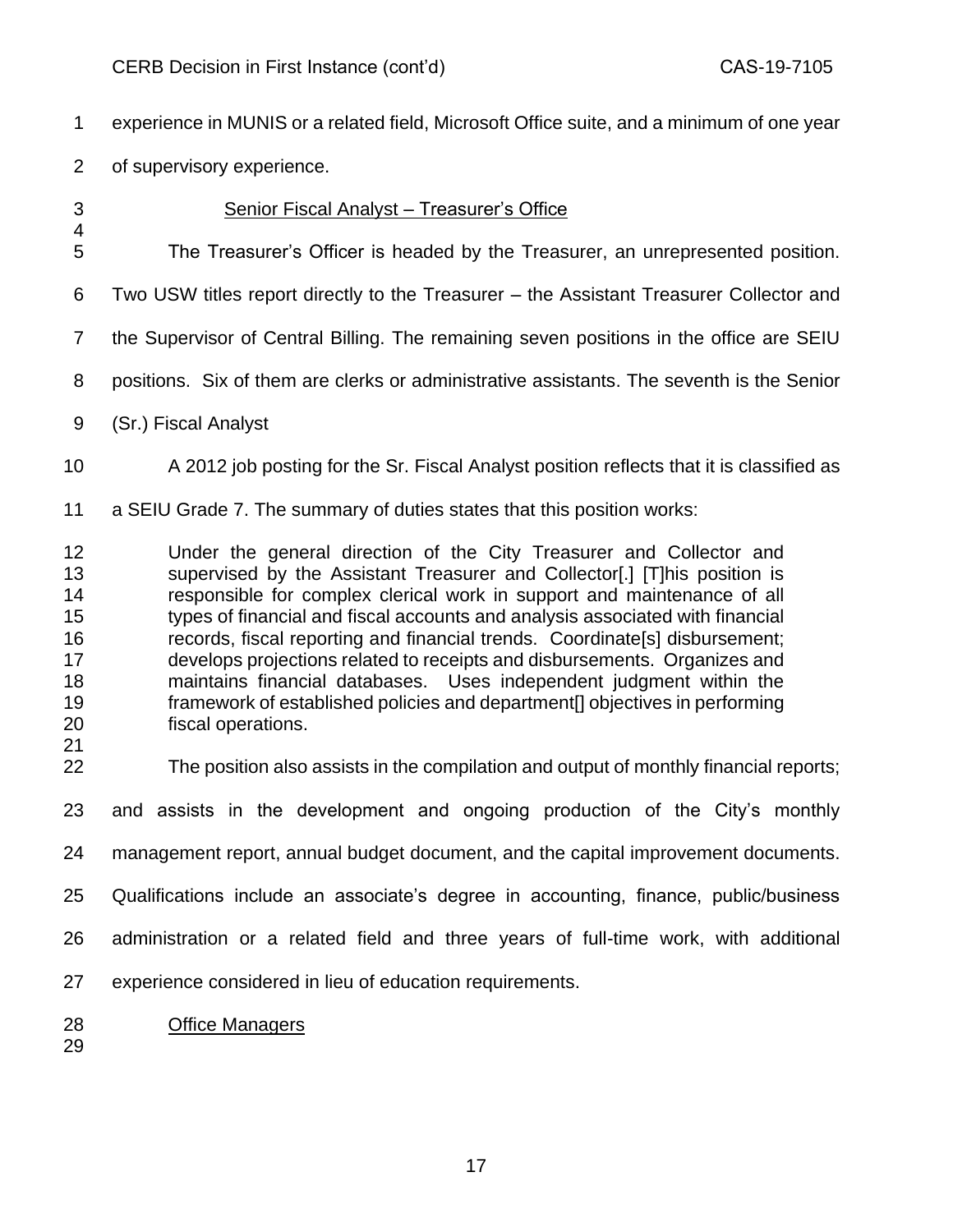SEIU finally compares the Jr. Business Manager position to the various Office Manager positions it represents in the City, including in the Police Department (discussed below), Fire Department, Inspectional Services Department (ISD), and the Office Manager and Data Analyst in the Assessing Department. The first three Office Managers are classified as a Grade 7 and require a high school education with training in business practices and three or four years of full-time work of similar responsibility and interaction. The summary of job duties on the Police Office Manager's and ISD Office Manager's position statements both indicate that the positions "perform[] complex clerical work involving payroll, databases and financial records." The Fire Department Office Manager posting focuses on processing payroll items, including salary, overtime, out of grade, fire details, station details and various payments for each pay period. It also requires keeping an Excel spread sheet on all out of grades worked and dates paid. All three positions require a high school degree with training in business practices, and four years of similar full-time work with two years of directly related post-secondary education substituting for up to two years of required experience. Like other SEIU positions, the incumbent must be proficient in the use and understanding of Microsoft Office suite.

17 The Office Manager and Data Analyst of the Assessing Department<sup>15</sup> is classified as a Grade 8. This position also requires a high school education and four years of comparable full-time work. Two years of directly related post-secondary education could substitute for up to two years of the required experience.

## **CPD Crime Analyst**

<sup>&</sup>lt;sup>15</sup> The Assessing Department has a total of four employees: a non-union Director, a USW Assistant Assessor, a USW Appraiser and the SEIU Officer Manager/Data Analyst described above.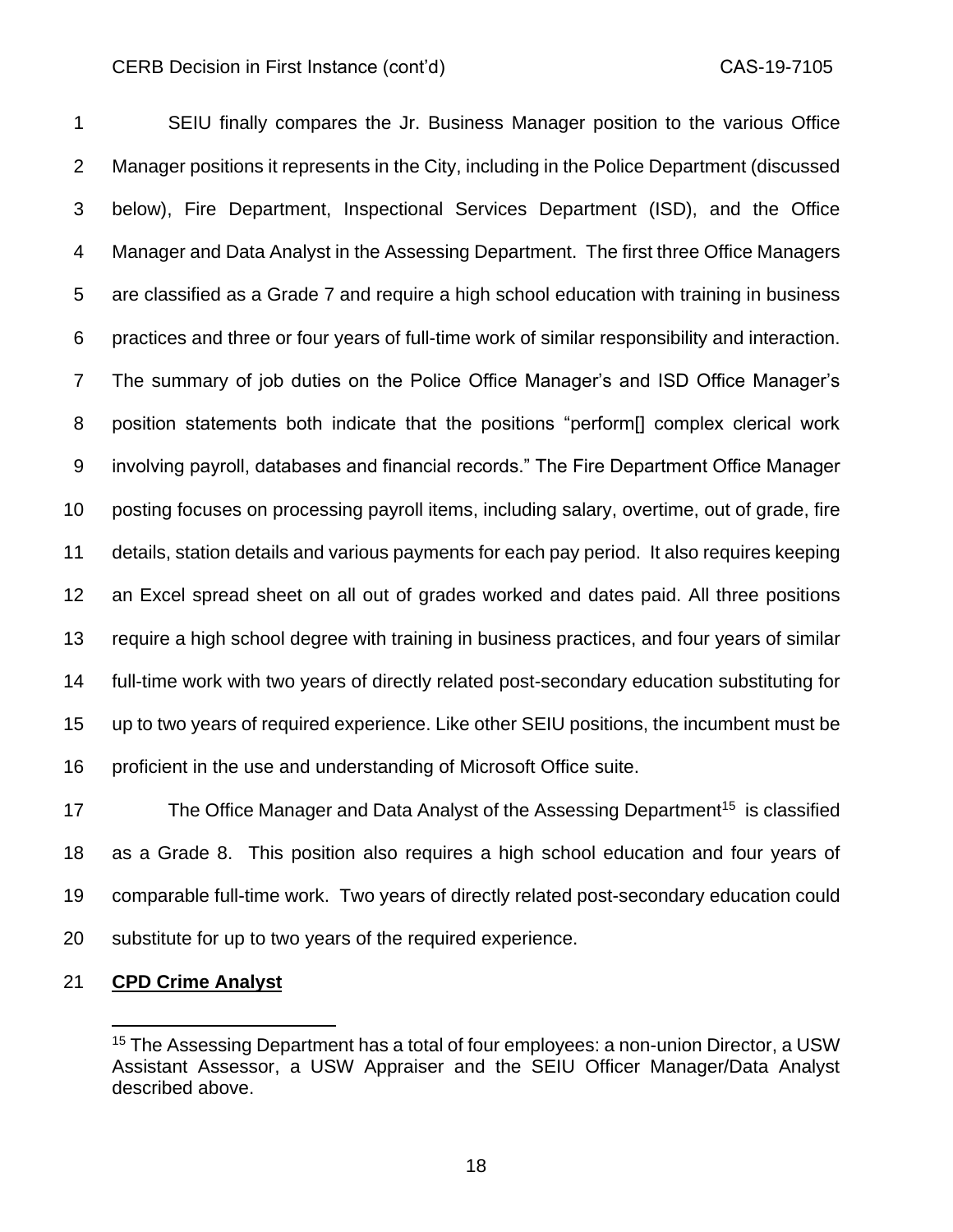## Police Department, Generally

 The Crime Analyst is a civilian position within the CPD's Professional Standards Division. The uniformed personnel in that department are represented by two unions, one for officers and one for superiors. There are a total of eight civilian positions in the CPD, some of which are represented by the USW and others by SEIU. Most of the civilian titles are in the Professional Standards Division, which is headed by a uniformed police captain.

 In addition to the Crime Analyst position at issue, the Professional Standards Division is staffed by a Grade 11 USW Business/Grants Administrator and four SEIU positions – Officer Manager, Head Clerk, Head Administrative Clerk and Administrative Assistant. The Business Grants Manager provides administrative, fiscal, and budgetary assistance to the Chief of Police, including oversight of all budget preparation and account maintenance. The position includes project management, grants reporting, and administrative duties. It requires an associate's degree in business administration, accounting or finance.

 The CPD also employs two civilians outside of the Professional Standards Division, an unrepresented Community Engagement Specialist and an SEIU Animal Control Officer. All civilians appear on the lowest tier of the CPD organization chart.

**Crime Analyst**

 The City created the Crime Analyst position in 2018. Before that, there was an unrepresented "Assistant Crime Analyst" position. The title was rated as MM4 on the exempt salary scale with a salary range of \$46,603 to \$59,487. The qualifications for the position were a bachelor's degree in criminal justice or a related field, one year of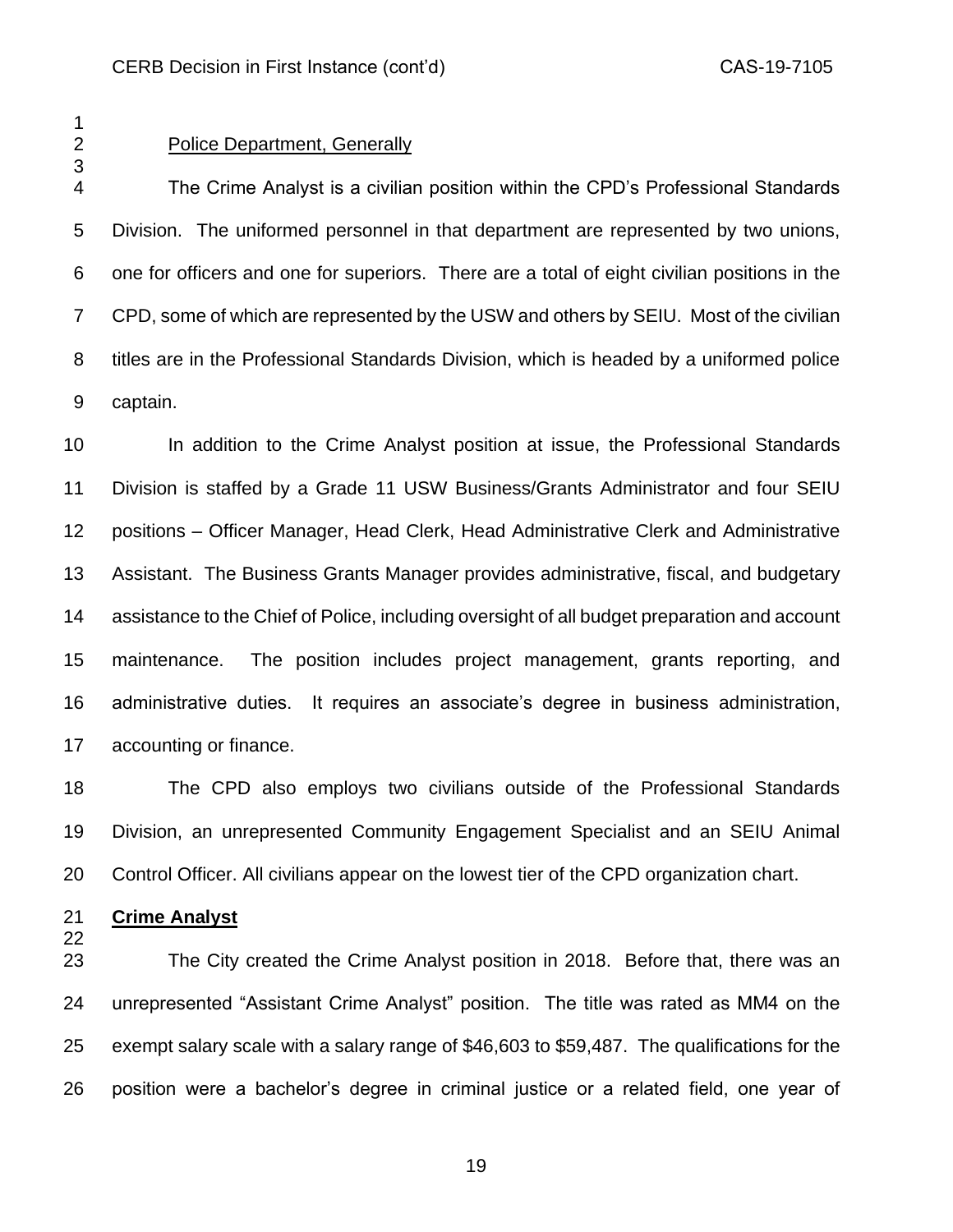experience with crime analysis or data analysis, and a high level of proficiency with

- relational databases and spreadsheet applications.
- 

In 2018,Carey, in conjunction with a police officer and police captain, developed

the Crime Analyst position at issue here. The City posted it internally to USW bargaining

unit members on September 17, 2018, as a Grade 9 position on the USW scale, with a

salary range of \$55,401.09 to \$69,415. The position was summarized as follows:

 The Crime Analyst provides liaison work to the Chelsea Police Crime Reporting and Analysis unit by collecting data of current crime trends, patterns and locations; distribute[s] this information to appropriate Chelsea Police Department personnel, and forecasts future departmental needs for personnel deployment. Duties include analyzing, organizing and presenting crime data and statistics. Perform statistical and analytical research involving the use of computer applications, random statistical sampling, correlation and regression probability studies; gathering and analyzing crime data for crime pattern detection, suspect crime correlations, and target-suspect forecasting. Prepare reports on crime data and trends for Chelsea Police Department personnel. Deliver presentations to Chelsea Police Department personnel, members of the community and outside agencies.

The 2018 job description includes a more detailed description of job duties, including:

 • Perform tactical, strategic operational and administrative analysis supporting the work of the Chelsea Police Department.

 • Query and analyze statistics in an effort to link cases by key factors and disseminate information about known and newly discovered patterns to all department personnel. This analysis improves the safety of the community by facilitating appropriate police response which will have an objective to prevent and reduce crime in the city.

• Report specific submissions to the crime reporting unit for the Commonwealth.

The job description also had separate sections for Communication and Clerical/

Administrative duties. Communication duties included:

- 
- Develop and deliver presentations to senior law enforcement staff in the Chelsea Police Department, Boston Regional Intelligence Center, Massachusetts State Police Fusion Center and other law enforcement agencies as directed.
- Write and distribute daily Crime Bulletin[s] to law enforcement personnel.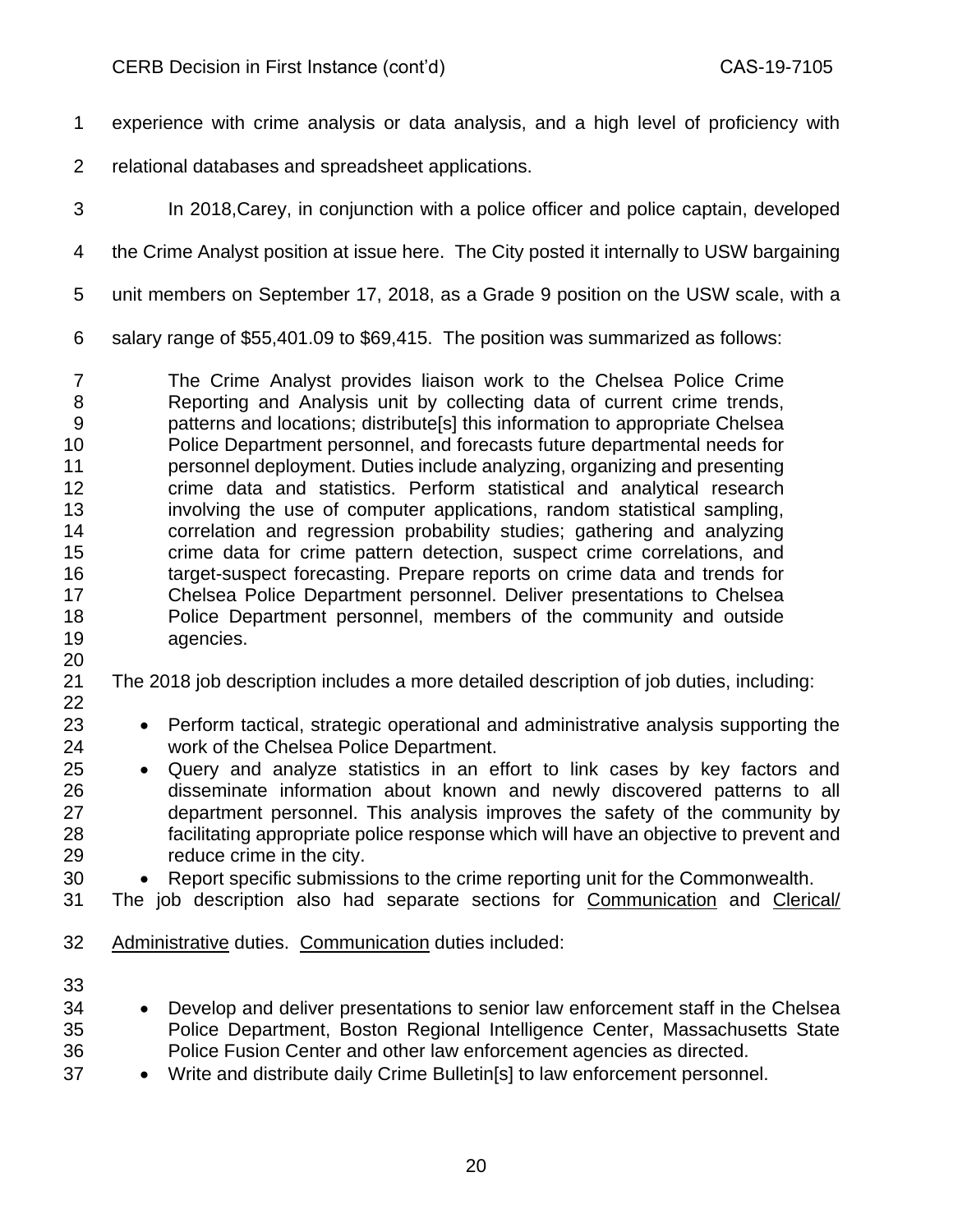• Using mapping software, develop maps of "hot zone" areas and communicate 2 timely to law enforcement personnel.<sup>16</sup> Under Clerical/Administrative, the duties include maintaining department documentation and reports and providing timely reports. The posting required a bachelor's degree in Criminal Justice or a related field, with two years of experience with crime analysis or data analysis. The skills, knowledge and abilities included: • Knowledge of law enforcement operations, procedures, Uniform Crime Reports and National Incident Based Reporting System; 11 • Knowledge of criminological theory and practice; • High level of proficiency with relational database and spreadsheet applications including access and excel and other Microsoft Office suite applications. In the latter half of 2018, the City selected Alisa Leduc (Leduc), an outside hire, to fill the position. Her annual salary was \$55,501.09, which is a Grade 9, Step 1 on the USW pay scale. Leduc has a master's degree in public administration and criminal justice and experience in crime analysis with the MBTA transit police. Examples of LeDuc's work included spreadsheets showing City-wide and Sector 3 crime end-of-month statistics for January 2019. The spreadsheets tallied the number of different crimes per month, e.g., murder, rape, aggravated assault, etc., as well as the rate and percentage change in the crime rate, the violent crime rate, and the property crime rate. A second sheet depicted the same data, as well as arrests and probable cause determinations, in bar graph and pie graph formats. Positions Compared to Crime Analyst

 The record contains no evidence that the incumbent had actually performed these duties as of 2019.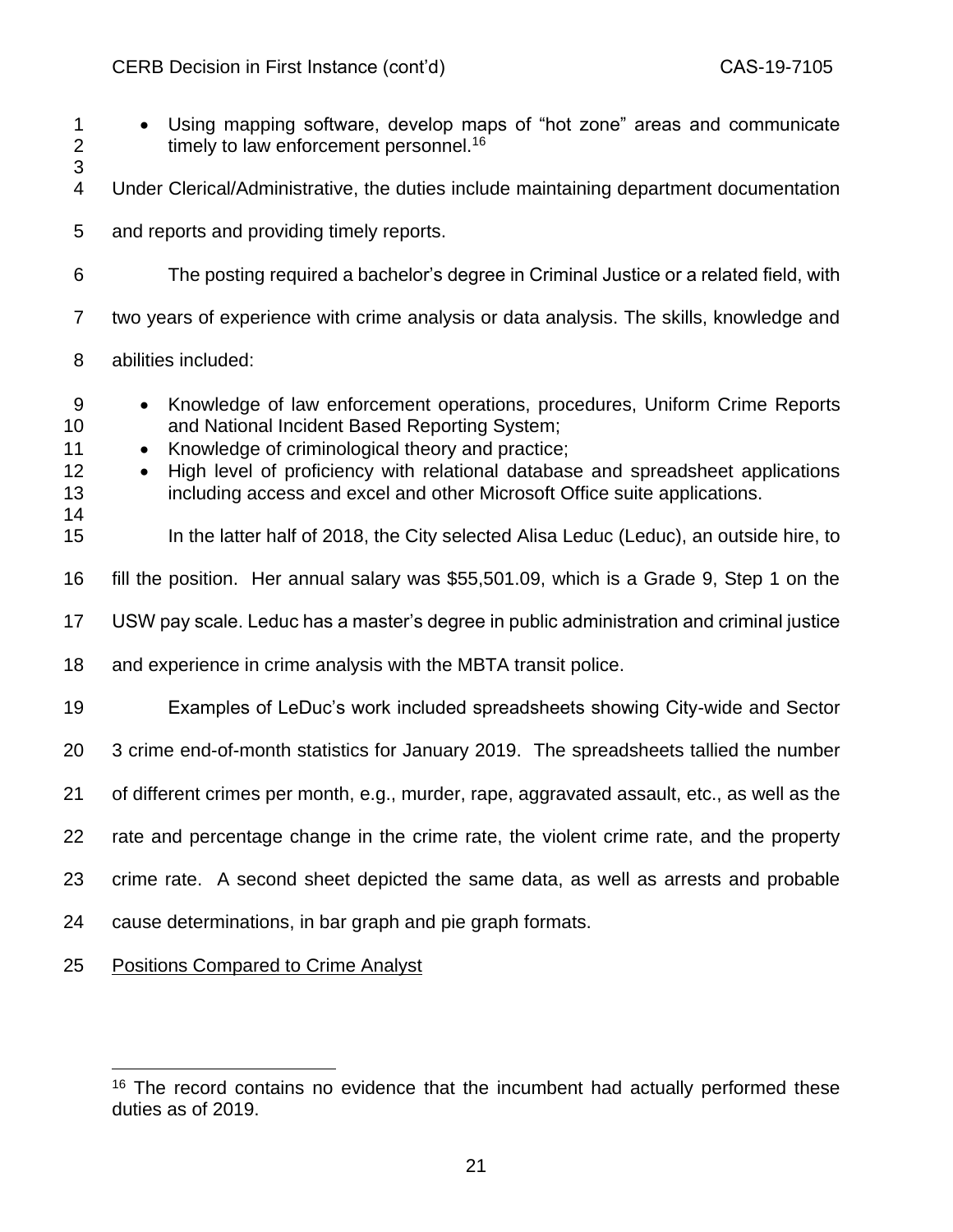| 1                                                             | SEIU contends that the Financial Analyst in the Auditing Department performs                                                                                                                                                                                                                                                                                                                                                                                                                                                                                                                                                                                                                                                                                                                                           |
|---------------------------------------------------------------|------------------------------------------------------------------------------------------------------------------------------------------------------------------------------------------------------------------------------------------------------------------------------------------------------------------------------------------------------------------------------------------------------------------------------------------------------------------------------------------------------------------------------------------------------------------------------------------------------------------------------------------------------------------------------------------------------------------------------------------------------------------------------------------------------------------------|
| $\overline{2}$                                                | similar analytical and statistical duties to the Crime Analyst. SEIU also contends that the                                                                                                                                                                                                                                                                                                                                                                                                                                                                                                                                                                                                                                                                                                                            |
| 3                                                             | Crime Analyst position is similar to the Head Administrative Clerk at the CPD. A 2010 job                                                                                                                                                                                                                                                                                                                                                                                                                                                                                                                                                                                                                                                                                                                              |
| 4                                                             | posting for the Grade 6 Head Administrative Clerk at the Police Department and a job                                                                                                                                                                                                                                                                                                                                                                                                                                                                                                                                                                                                                                                                                                                                   |
| 5                                                             | description for the same position reflects that this position performs "complex" clerical                                                                                                                                                                                                                                                                                                                                                                                                                                                                                                                                                                                                                                                                                                                              |
| 6                                                             | work and record keeping and requires a high school education and three years of relevant                                                                                                                                                                                                                                                                                                                                                                                                                                                                                                                                                                                                                                                                                                                               |
| $\overline{7}$                                                | experience, with post-secondary education in administration or related coursework                                                                                                                                                                                                                                                                                                                                                                                                                                                                                                                                                                                                                                                                                                                                      |
| 8                                                             | "advantageous." The position summary on the 2010 posting also states in pertinent part:                                                                                                                                                                                                                                                                                                                                                                                                                                                                                                                                                                                                                                                                                                                                |
| 9<br>10<br>11<br>12<br>13<br>14<br>15<br>16<br>17<br>18<br>19 | Responsible for a considerable degree of discretion in the operations of the<br>Police Department, Central Records Bureau. Under direction from police<br>chief or his designee, work is of significant responsibility in the preparation<br>and maintenance of records, receipts, files and correspondence maintained<br>in the official record of the Police Department. Carries a high degree of<br>discretion in the control and dissemination of department information to<br>appropriate recipients Will prepare and provide administrative reports<br>upon request and administrative assistance to sworn officers regarding the<br>preparation of reports and research of traffic hearing or court information. <sup>17</sup><br>SEIU emphasizes that other duties on the job description include checking and |
| 20                                                            | tabulating statistical data and preparing "basic statistical reports."                                                                                                                                                                                                                                                                                                                                                                                                                                                                                                                                                                                                                                                                                                                                                 |
| 21                                                            | SEIU also compares the Crime Analyst position to the SEIU Police Office Manager,                                                                                                                                                                                                                                                                                                                                                                                                                                                                                                                                                                                                                                                                                                                                       |
| 22                                                            | a Grade 7 position that requires a high school graduate with training in business practices                                                                                                                                                                                                                                                                                                                                                                                                                                                                                                                                                                                                                                                                                                                            |
| 23                                                            | with post-secondary education in office management, accounting or a related field                                                                                                                                                                                                                                                                                                                                                                                                                                                                                                                                                                                                                                                                                                                                      |
| 24                                                            | preferred. A 2018 posting for this position contains three headings for essential job duties:                                                                                                                                                                                                                                                                                                                                                                                                                                                                                                                                                                                                                                                                                                                          |
| 25                                                            | Payroll Administration, Financial Reporting, and Clerical Administrative. Again, SEIU                                                                                                                                                                                                                                                                                                                                                                                                                                                                                                                                                                                                                                                                                                                                  |
| 26                                                            | emphasizes that the financial reporting functions include providing statistical and financial                                                                                                                                                                                                                                                                                                                                                                                                                                                                                                                                                                                                                                                                                                                          |

 The SEIU provided the 2010 job posting. The City provided a 2014 job posting for the same position that summarized similar duties but without the reference to the need for "considerable discretion."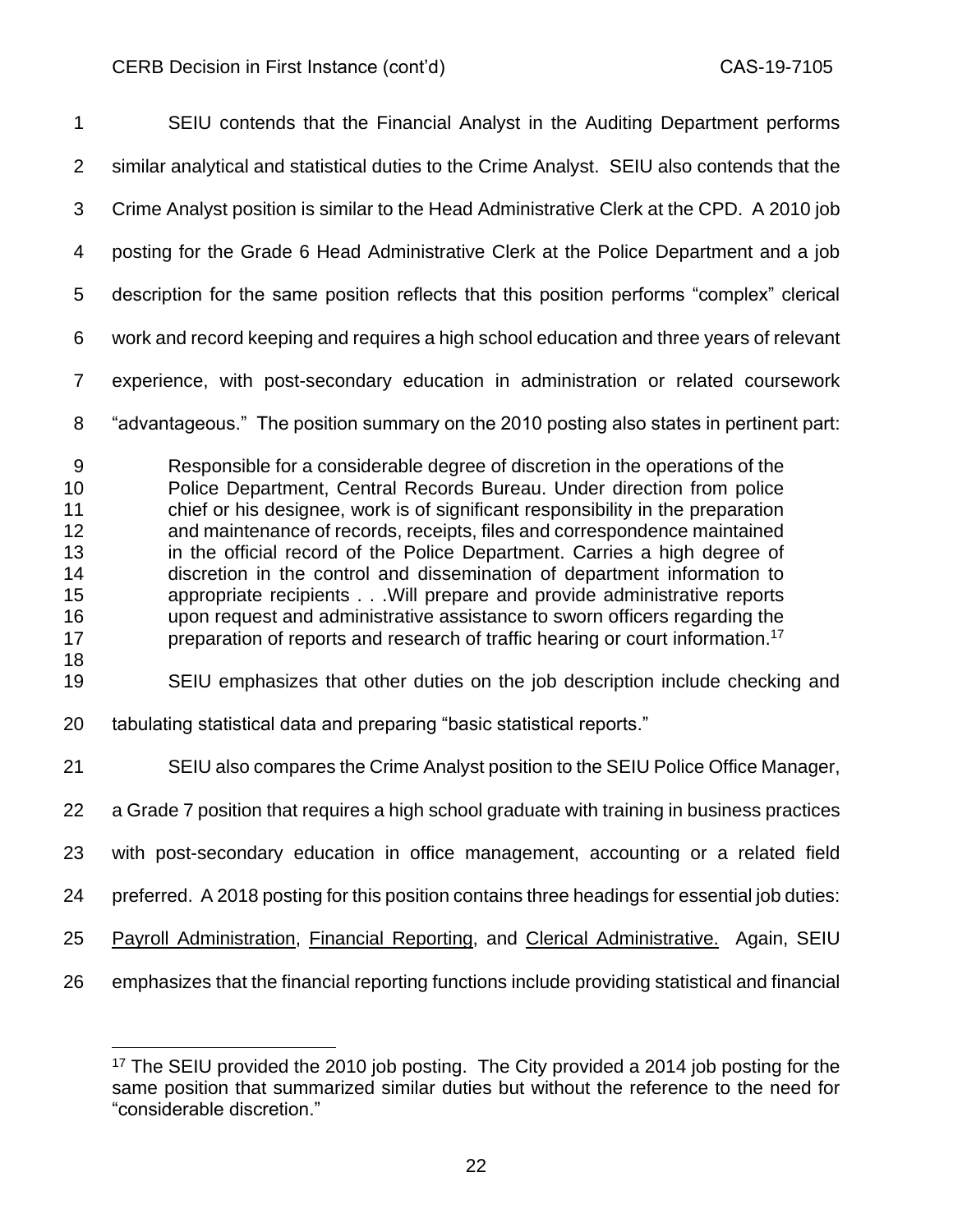reports as needed; assisting with preparation of budget requests, quarterly reports, audits associated with financial reports and calculation of budget requirements; maintaining data elements required in account keeping databases; and maintaining department motor vehicle information and related reports.

 SEIU further notes that the Crime Analyst, like other SEIU titles, including ISD inspectors and Clerks, utilizes Geographic Information systems (GIS).

## Opinion<sup>18</sup>

8 A unit clarification is the appropriate procedural vehicle to determine whether newly-created positions should be included in or excluded from a given bargaining unit or to determine whether substantial changes in the job duties of an existing position warrant inclusion or exclusion from a bargaining unit. Town of Athol, 32 MLC 50, 52, CAS-04- 3567 (June 29, 2005). In analyzing whether an employee should be accreted into an existing bargaining unit, the CERB considers: 1) whether the position at issue was covered by the original certification or recognition; 2) whether the parties' subsequent conduct, including bargaining history, discloses that the parties considered the position to be included in the existing bargaining unit; and 3) whether the position shares a community of interest with other positions in the existing bargaining unit. If the CERB determines that the requisite community of interest exists, it will accrete the petitioned-for employee into the existing bargaining unit. City of Boston, 35 MLC 137, 140, CAS-07- 3669 (December 31, 2008). When a position shares a community of interest with more than one bargaining unit, the CERB places the position in the unit with which it shares the

<sup>18</sup> The CERB's jurisdiction is not contested.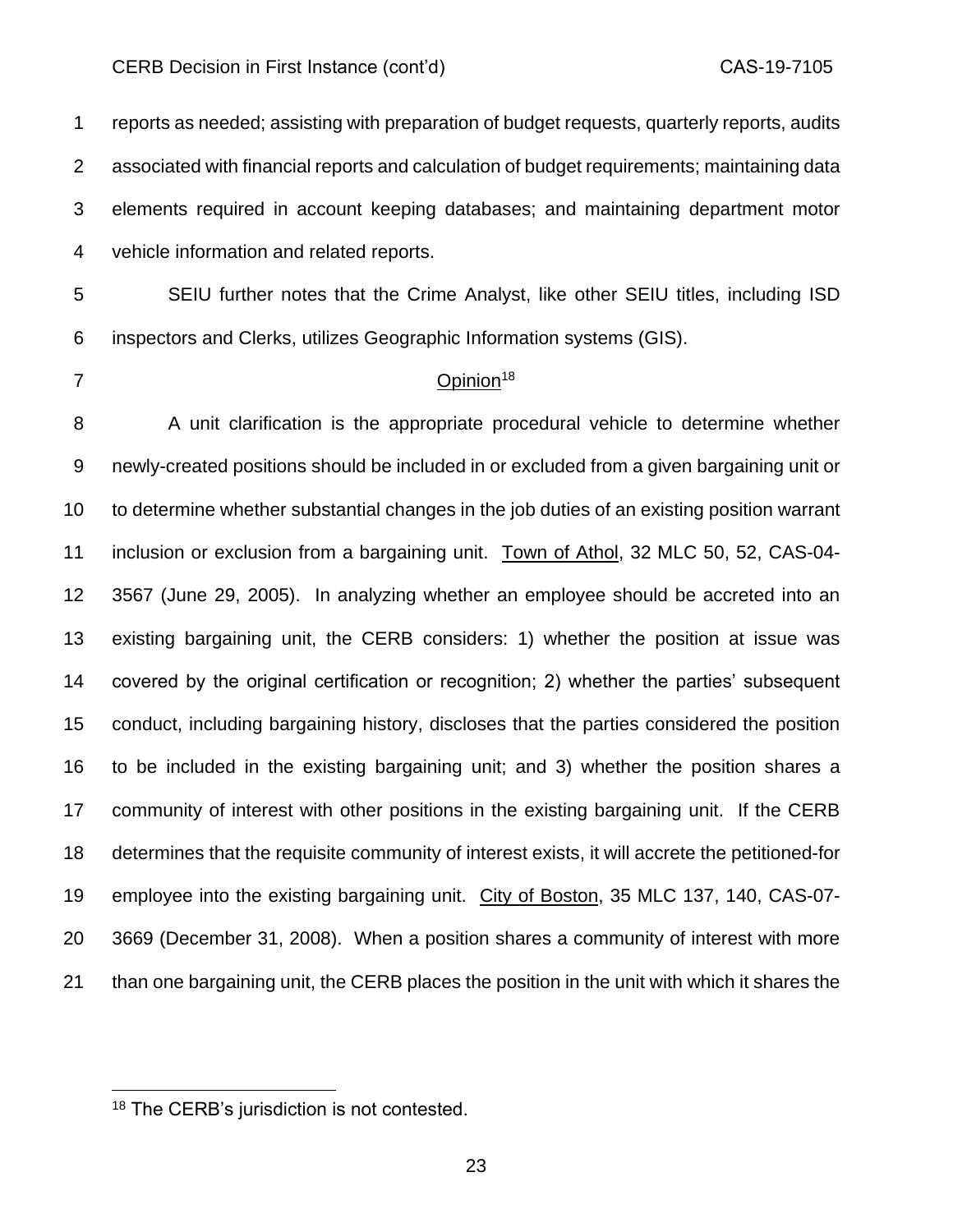greater community of interest. Board of Trustees, University of Massachusetts, 31 MLC 209, 215, CAS-04-3577 (June 22, 2005).

 Here, there is no dispute that the first and second prongs of the accretion analysis are inconclusive as to all three disputed titles. The City created them in 2018, long after the SEIU and USW were first recognized/certified. Further, the SEIU and the City have not entered into any agreement demonstrating their intention to either include or exclude the disputed titles. See City of Malden, 32 MLC 97, 100, CAS-04-3599 (November 2, 2005) (CERB will not accrete a position into an existing bargaining unit if the parties have executed a collective bargaining agreement demonstrating an intent to exclude the petitioned-for positions, unless the job duties have materially changed). For each of the disputed titles, therefore, we focus on the third prong – with which bargaining unit the disputed title shares a greater community of interest.

 To determine whether employees share a community of interest, the CERB considers factors like similarity of skills and functions, similarity of pay and working conditions, common supervision, work contact and similarity of training and experience. Board of Higher Education, 36 MLC 139, 141, CAS-06-3659 (March 5, 2010). No single factor is outcome determinative. City of Springfield, 24 MLC 50, 54, MCR-4602 (January 15, 1998). The Law requires that employees share only a community of interest rather than an identity of interest. Id. Here, all three positions share a community of interest with both units, at least in terms of similarity of working conditions and work contact. They each perform office-type work in City Hall, alongside and in regular contact with members of both the SEIU and USW bargaining units. The educational requirements for these positions are also the same as some SEIU positions. For the reasons set forth below,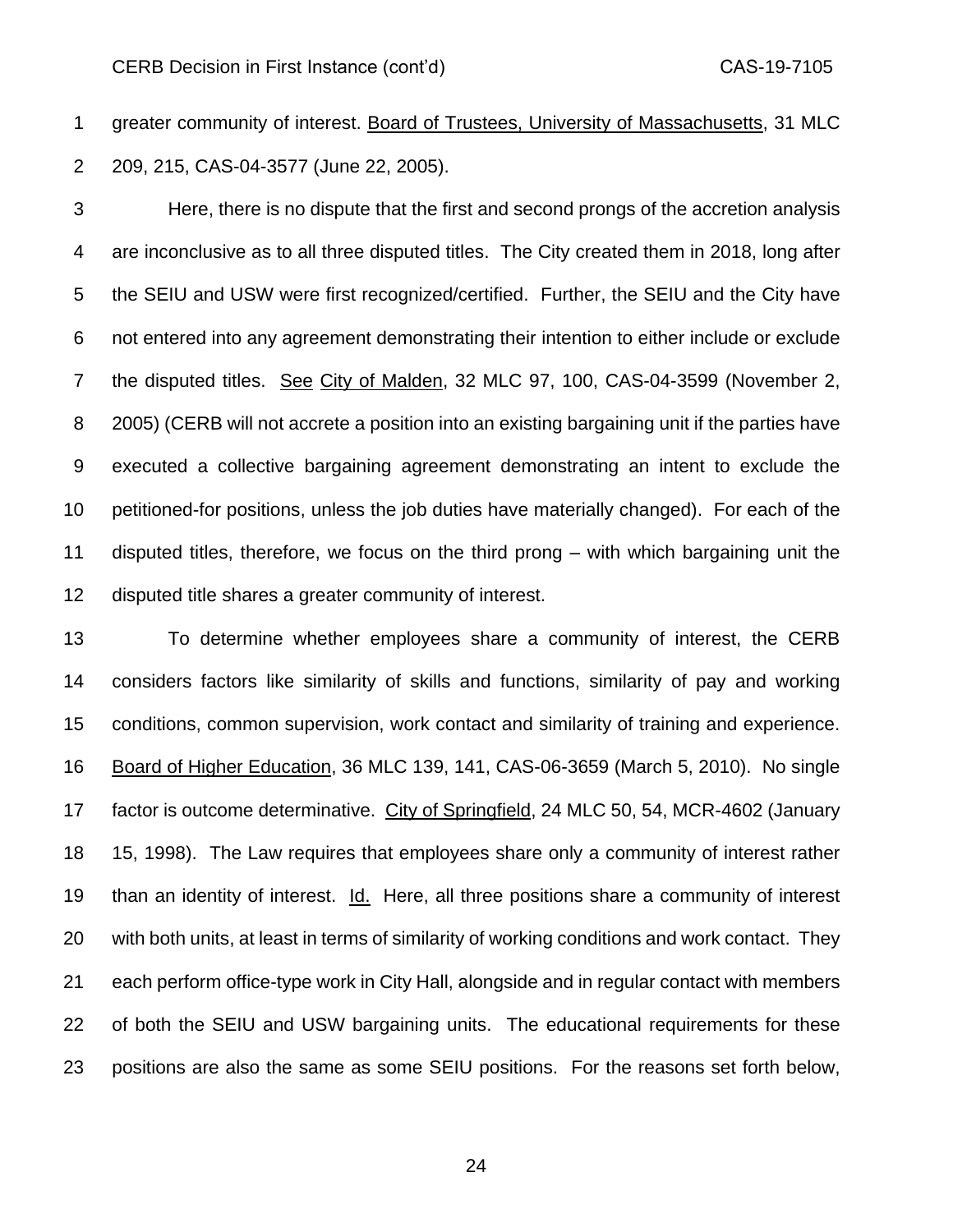however, each of the disputed titles share a greater community of interest with the USW's unit, in terms of duties and functions, which are the main characteristics that distinguish the administrative/supervisory USW unit from SEIU's clerical unit.

### Assistant Procurement Officer/Business Manager

 As explained above, the City created this position as a hybrid of the existing USW Business Manager position and the newly-created Assistant Procurement Officer position. We have no difficulty concluding that this title should remain in the USW's unit. First, the Business Manager position was included in the unit that the CERB certified in 1996 and remained in the unit for the ten years Ivanis served in this role. Other than the fact that it is now a part-time position, there is no evidence and no party argues that other aspects of this position have changed. Without more, the reduction in hours is an insufficient basis and indeed, improper basis, to remove this longstanding USW title from the unit. See, e.g., Town of Sturbridge, 29 MLC 156, 159, MCR-02-4998 (February 7, 2003) (unit that excludes one or more regular part-time employees that perform the same work as full-time employees is inappropriately underinclusive).

 Regarding the APO aspect of the position, the record shows that Ivanis performs most of the same functions of the CPO, including significantly, the ability to analyze and process purchasing requisition and vouchers in accordance with a knowledge and understanding of state procurement laws. The substantial overlap of duties is consistent with the City's contention that it created this position to handle the additional workload resulting from an increase in the amount of complex procurements the City was handling. It is also consistent with the fact that the combined APO/BM title is now on the same salary grade level as the CPO. Given that the CPO, like the Business Manager, was one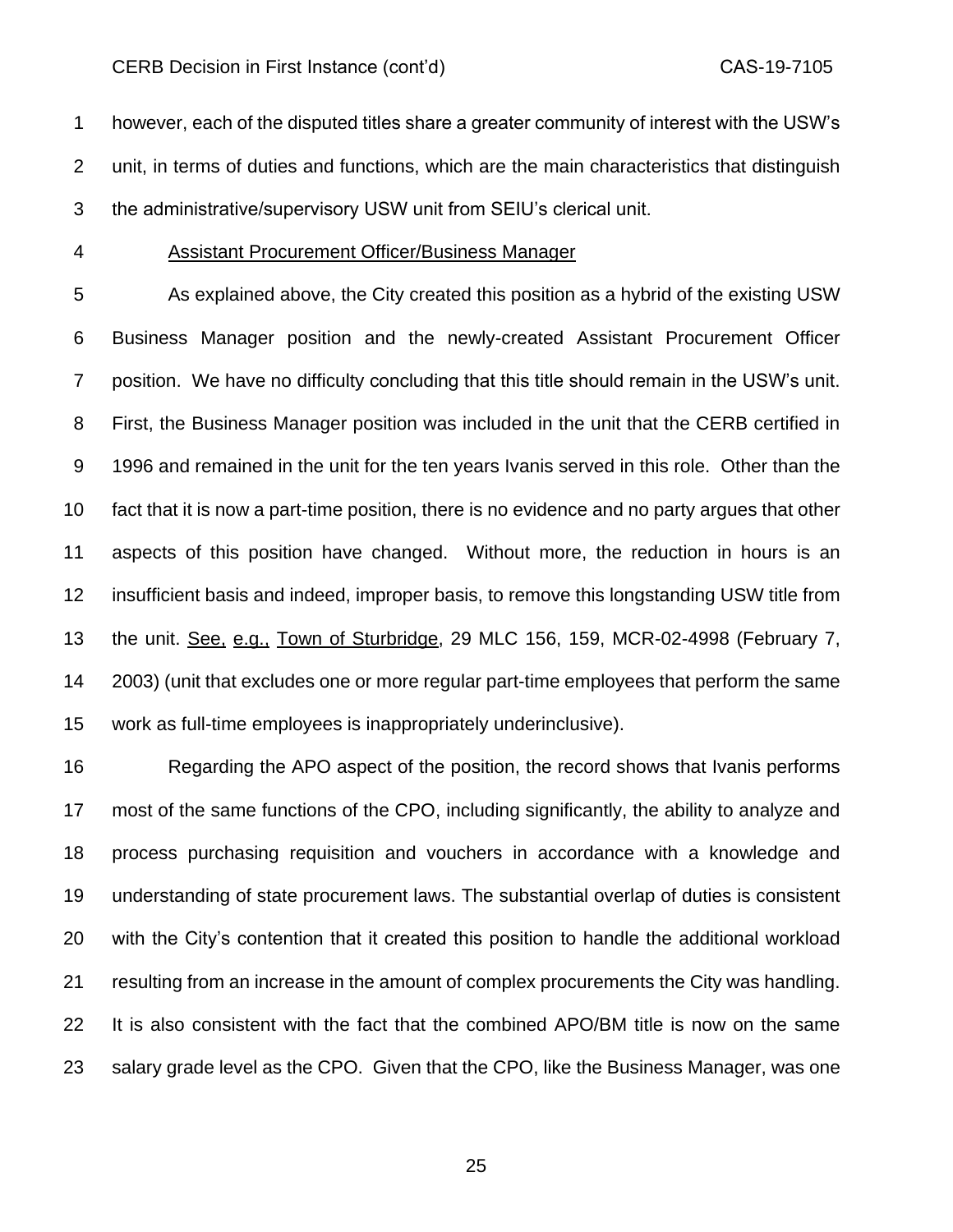of the titles expressly included in the CERB's 1996 certification, that Ivanis works with Cook in the Procurement Office at least half of her working time, and that both she and Cook have MCPPO certification, we have no difficulty in concluding that title was appropriately placed in the USW's unit. While there may be some overlap between the APO/BM and Purchasing Clerk job descriptions, in terms of administrative or even some substantive duties performed, e.g., providing administrative support for all procurements, greeting visitors and answering phones, the fact remains that the Head Clerk, like all other Head Clerks, is intended to provide office support for the procurement functions performed by the CPO and APO, but does not require "extensive knowledge of municipal government operations" or "considerable knowledge of contract compliance, purchasing 11 methods and procedures."<sup>19</sup>

 SEIU also points to three other SEIU positions, the HHS Financial Manager, the Payroll and Accounts Payable Supervisor in the City Auditor's Office and the Senior Fiscal Analyst in the Treasurer's Office. As a preliminary matter, we will not compare any of the USW titles to the Payroll and Accounts Payable supervisor because the City and the SEIU bargained over the unit placement of that position and agreed it would be without prejudice. As for the other two titles, while their job descriptions indicate that they perform skilled payroll work and have procurement functions, the HHS position appears to be an outlier because it requires a four-year degree. Most other SEIU positions, notably, the

<sup>&</sup>lt;sup>19</sup> While SEIU contends that the Procurement Purchasing Clerk advises Ivanis on what to do on her Procurement days, this does not necessarily mean that the clerk supervises Ivanis or knows her job better than Ivanis does. Such advice could also be a function of the fact that Ivanis is not in the Procurement Office on a daily basis and needs to be told what happened in her absence.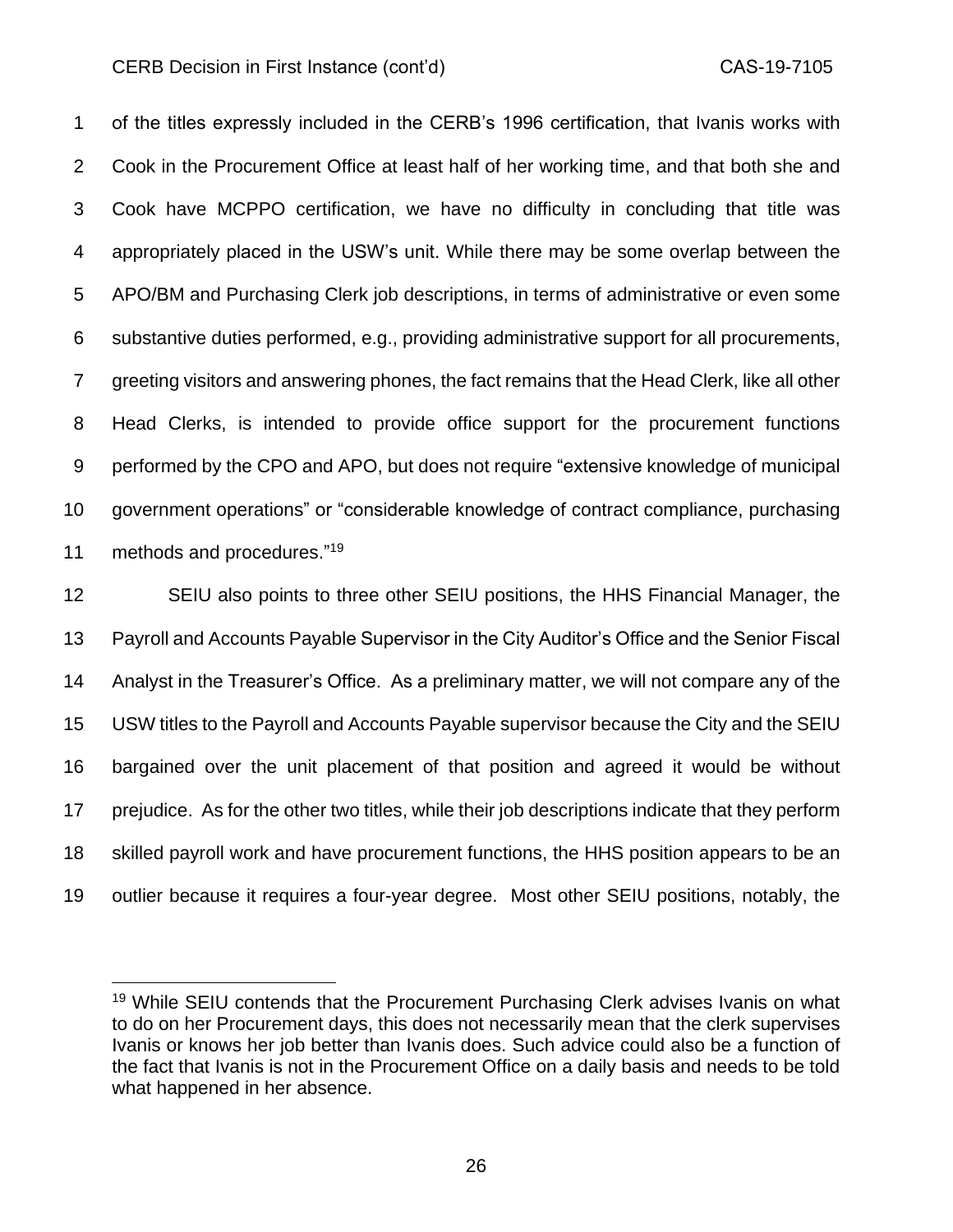Head Clerk and Office Manager positions, require only a high school degree. As for the Senior Fiscal Analyst, we note that this position is part of an office that, like the Procurement Office, includes a USW Assistant to the Department Head. This structure of having a non-union or USW Department head, a USW "assistant department head" and one or more SEIU support staff is replicated in the Assessing Department and the Auditor's Department. Where the Business Manager position has been a USW title since 1996 and where the record shows that Ivanis, as APO, performs most of the duties that the CPO, another USW title performs, we conclude that the APO/BM shares a greater community of interest with the USW's unit, notwithstanding the existence of SEIU support positions that perform some of the same duties.

## Jr. Business Manager

 We reach a similar conclusion regarding the Jr. Business Manager, who is expected to perform the duties that Ivanis performs on the days she is serving as the APO. Like the APO position, this position is also required to have "extensive knowledge" of the relevant subject matter, here, financial management, accounting, business administration and management. Although again, there is some overlap in the duties of the SEIU titles discussed in the preceding paragraphs, the fact that the City did not eliminate Cetina's position as DPW Head Clerk when she assumed the Jr. Business Manager position demonstrates that the Jr. Business Manager position is not merely a renaming of the Head Clerk position but performs high-level assistance to the Business Manager and performs the same duties on days when Ivanis is not in the office. For this reason, we find that this title shares a greater community of interest with the USW's unit than with SEIU's.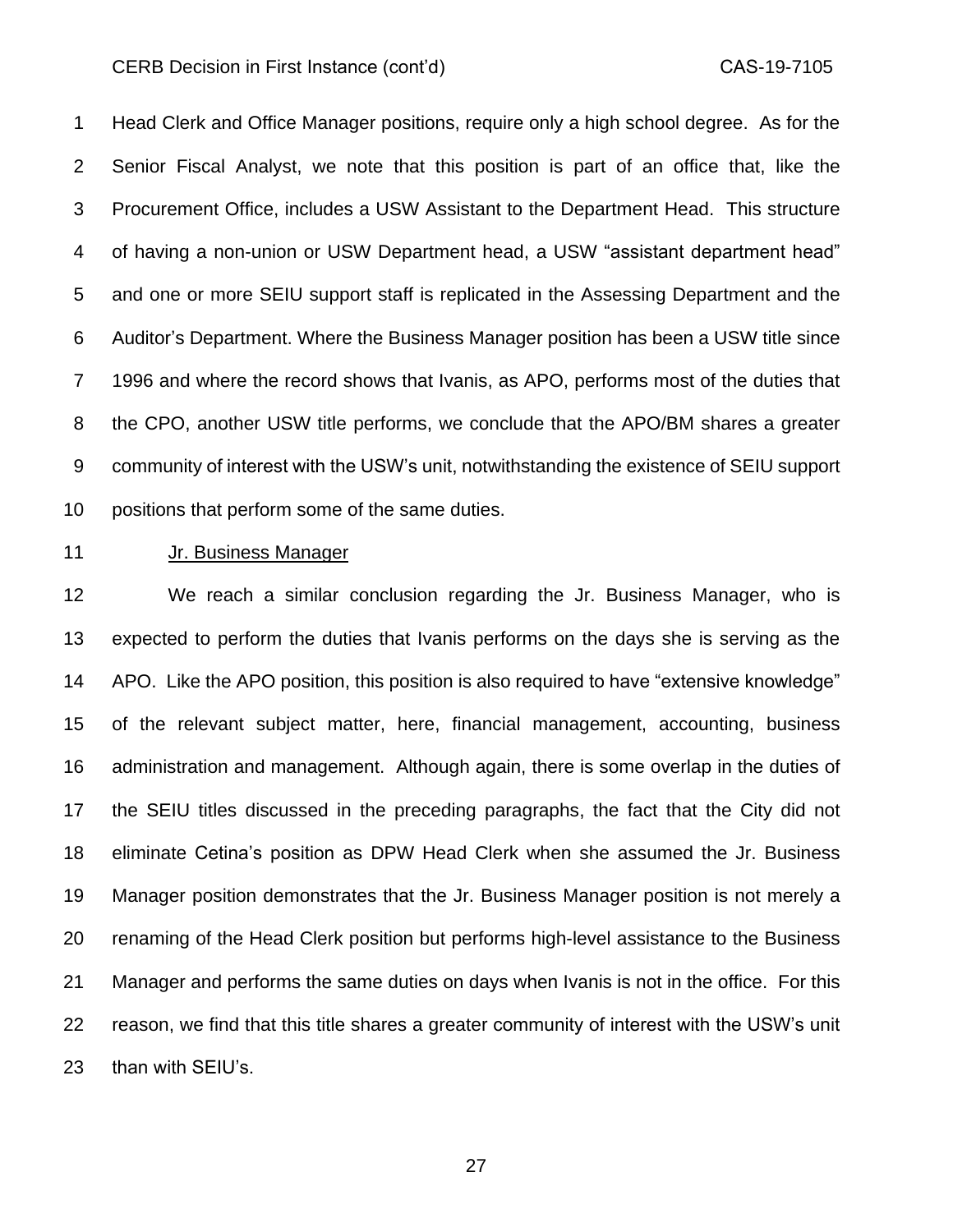# CPD Crime Analyst

 Finally, we conclude that the CPD Crime Analyst was appropriately placed in the USW's unit based on the sophisticated statistical analysis the incumbent in the title is expected to perform. The position requires a bachelor's degree, specialized experience with crime or data analysis and a "high level" of proficiency. The education requirements distinguish it from all but two other SEIU positions, but are similar to the USW titles described throughout this decision. Although many other SEIU unit members work with databases and spreadsheets or GIS systems, the Union does not claim that any perform independent analysis of trends or statistics, and it is this advanced type of analysis that leads us to conclude that the position shares a greater community of interest with the 11 USW's unit than with SEIU's. 20 12 Conclusion For the foregoing reasons, we conclude that all three positions share a greater community of interest with the USW's unit than with SEIU's unit and dismiss this petition. **SO ORDERED**

- 
- 
- 
- 

 The Sr. Fiscal Analyst job description states that the title performs "complex clerical work *in support and maintenance of* all types of …analysis associated with financial records, fiscal reporting and financial trends." It does not state that the position independently performs such analyses.